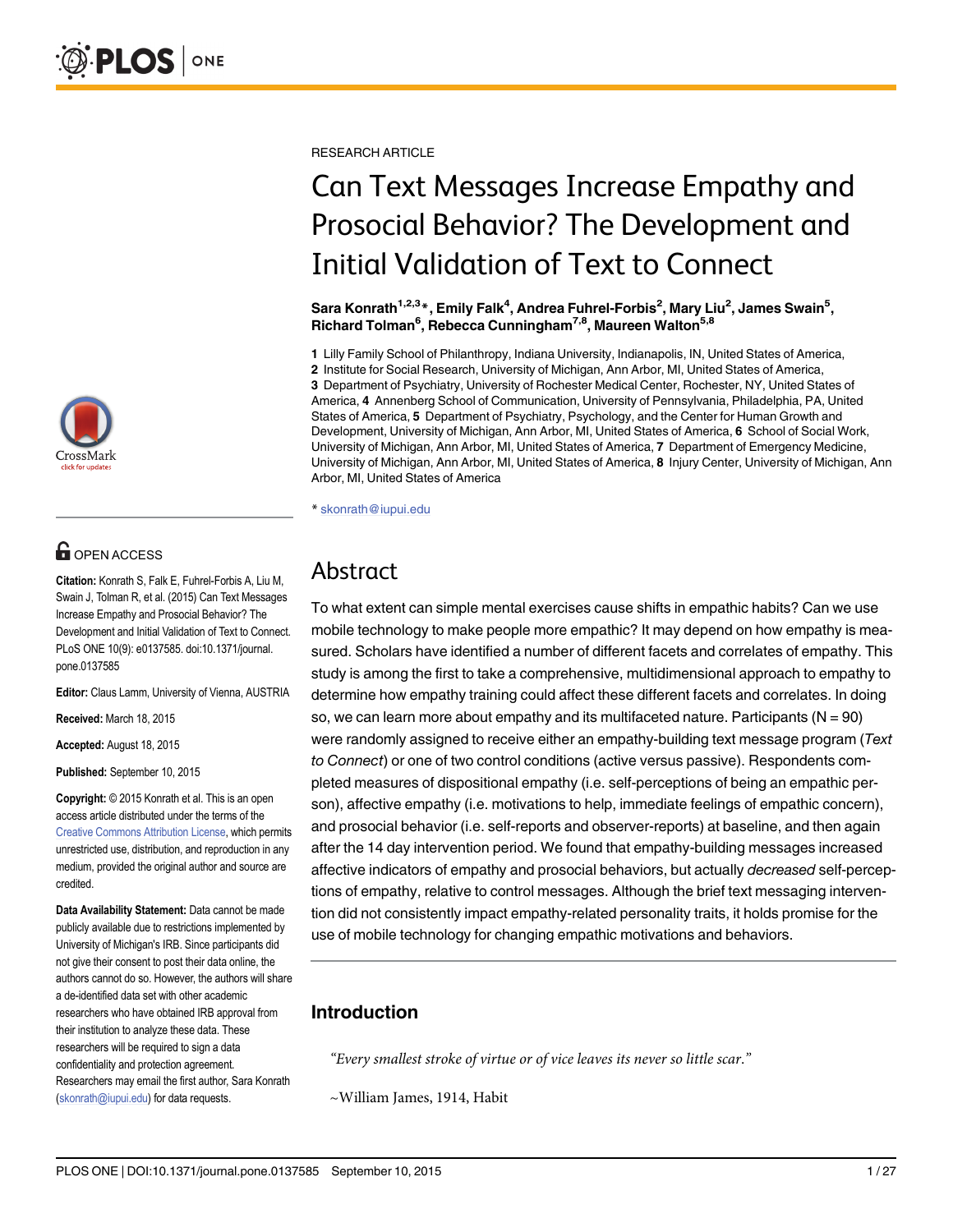<span id="page-1-0"></span>

Funding: This project was supported by grants from the Psychology of Character at Wake Forest University (to SK and AFF: [http://www.](http://www.thecharacterproject.com) [thecharacterproject.com](http://www.thecharacterproject.com)), from the John Templeton Foundation (to SK and RT: [http://www.templeton.org\)](http://www.templeton.org), via grants #47993 and 57942, from the Office of the Vice-President for Research at the University of Michigan (to SK: [http://research.umich.edu/ovpr\)](http://research.umich.edu/ovpr), and from the National Institutes of Health (to EF: grant#NIH-1 DP2 DA035156-01). We also thank the Open Access Publishing Fund at Indiana University-Purdue University, Indianapolis, for support with publication charges (to SK: [http://www2.ulib.iupui.](http://www2.ulib.iupui.edu/digitalscholarship/oafund) [edu/digitalscholarship/oafund](http://www2.ulib.iupui.edu/digitalscholarship/oafund)). The funders had no role in study design, data collection and analysis, decision to publish, or preparation of the manuscript.

Competing Interests: The authors have declared that no competing interests exist.

Enduring and compassionate social bonds are fundamental to human health and well-being [[1](#page-20-0), [2\]](#page-20-0). Yet, in recent years, there have been documented declines in face-to-face social interactions, and in young people's self-perceived ability to care and connect with others [[3](#page-20-0)–[8](#page-20-0)]. Some scholars have suggested that new media and technologies at least partially account for such changes [\[9](#page-20-0), [10](#page-20-0)], but the use of new media can also be associated with building social connections and social capital  $[11, 12]$  $[11, 12]$  $[11, 12]$  $[11, 12]$ .

In this paper, we examine whether it is possible to causally increase empathic feelings, motivations, behaviors, and traits using one such new technology (i.e., text messages on mobile phones) in young adults. Can we use mobile technology to nurture empathic habits? If so, this would have the potential to reach a lot of people with very little resources. At first glance, this seems like a simple applied problem: give people daily reminders to be empathic (versus a control message) and then later test whether this works. However, this study is among the first to take a comprehensive, multidimensional approach to empathy in order to determine how empathy training could affect a number of different facets and correlates of empathy, using both established and novel measures and conceptualizations. In doing so, we can learn more about empathy and its multifaceted nature.

Empathy is very difficult to define and measure; the scholarly literature on it is full of different conceptualizations and operationalizations of it. Scholars have used the term loosely to apply to personality traits  $[13, 14]$  $[13, 14]$  $[13, 14]$  $[13, 14]$  $[13, 14]$ , emotional responses  $[15]$  $[15]$  $[15]$ , cognitive states or abilities  $[16 [16 [16-$ [19\]](#page-21-0), and hypothetical responses to situations [\[20,](#page-21-0) [21\]](#page-21-0). Thus, a general definition that encompasses this broad literature is that empathy involves a focus on and concern for others' perspectives and feelings [\[22\]](#page-21-0). The scholarly literature is much more consistent in identifying the correlates and consequences of empathy. The empathy-altruism hypothesis has been clearly supported by a number of researchers: people who score high in trait empathy [\[23\]](#page-21-0), or whose empathic feelings have been temporarily activated, are more likely to help others [\[15\]](#page-21-0).

In trying to better understand this complex literature, we see three important facets to consider. First, one of the most critical aspects of empathy is the affective part: both the tendency to be emotionally moved by other people's situations (emotional) and the desire to help others (motivational). These more affective parts seem to be critical to inspiring a number of desirable behavioral outcomes, such as an increase in prosocial behaviors [\[15,](#page-21-0) [23](#page-21-0)–[25\]](#page-21-0) and a decrease in aggression [\[26,](#page-21-0) [27\]](#page-21-0).

Second, it is also important to study behavioral implications of these empathic emotions and motivations. Ideally, an empathy training program will have the broader impact of increasing prosocial behavior, in addition to increasing various facets of empathy, whether immediate situational responses to others' in need or more chronic empathic tendencies. Yet prosocial behavior does not tell us much in itself. For example, people might volunteer for nonprofit organizations because they want to feel good, rather than because they care about helping others or feel for those in need [\[28](#page-21-0)]. Thus, behavioral outcomes should not be the only signals of prosociality that researchers assess when studying the efficacy of an empathy training program. At the same time, it would be equally inappropriate to simply assess people's empathic motivations and emotions, without examining whether behavioral change also occurred. People can have good intentions and concerned feelings for others without acting on their impulses. The fact that empathy motivates prosocial behavior and inhibits aggressive behavior is one of the reasons that it is so highly valued in society  $[15, 23-27]$  $[15, 23-27]$  $[15, 23-27]$  $[15, 23-27]$  $[15, 23-27]$  $[15, 23-27]$ . To further complicate the matter, there are different kinds of prosocial behaviors. Some are more closely tied to empathic activation (e.g. helping others who are in distress) while others are more peripheral forms of prosocial behavior (e.g. cooperation with others) that nevertheless have been found to be correlated with empathy  $[29]$ . It is important to test the potential scope of empathy training programs to see how far they generalize outside of a specific target in distress.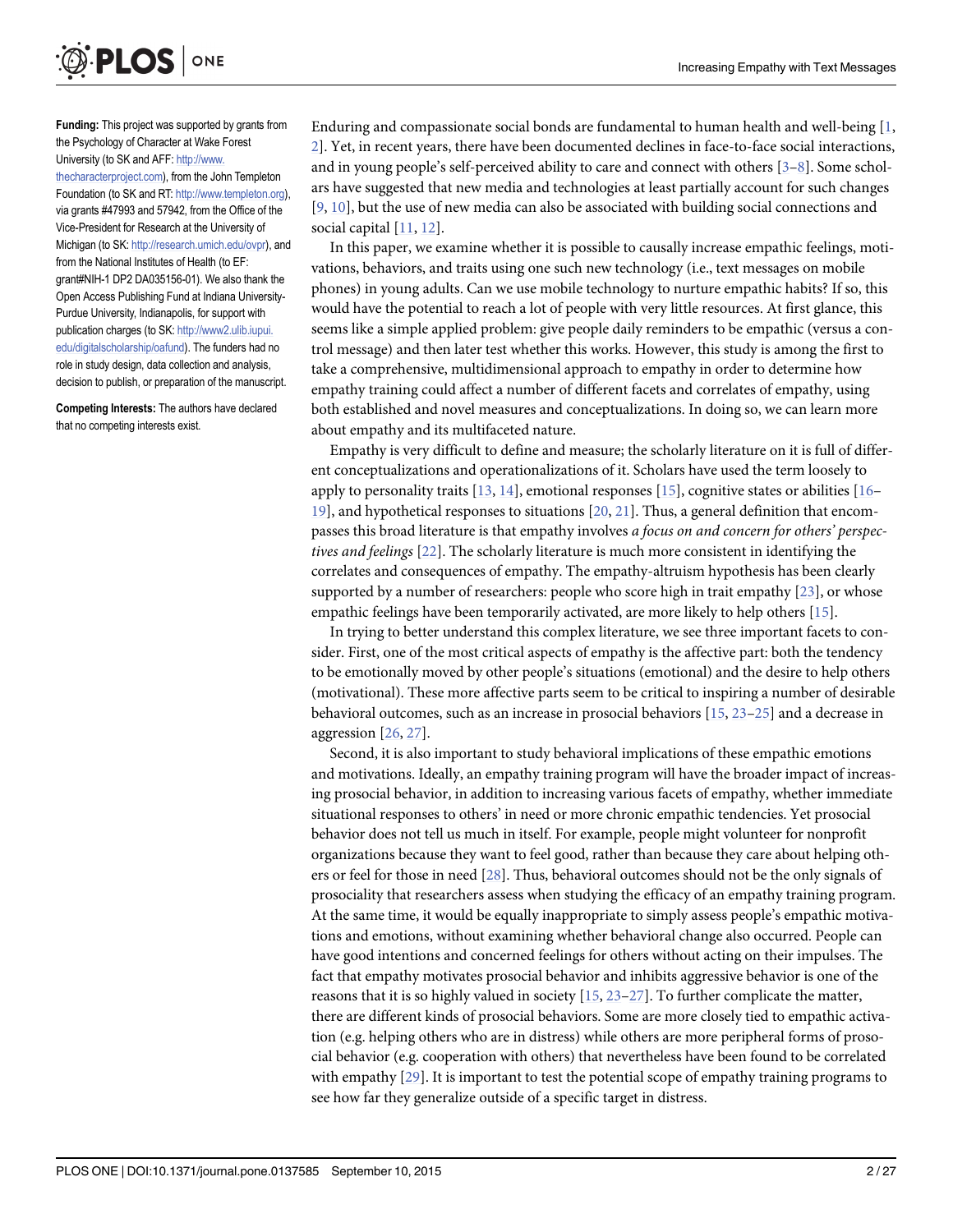<span id="page-2-0"></span>Finally, the most common way that empathy is assessed within the literature is via selfreported trait measures  $[14, 30, 31]$  $[14, 30, 31]$  $[14, 30, 31]$  $[14, 30, 31]$  $[14, 30, 31]$  $[14, 30, 31]$  $[14, 30, 31]$ . One commonly used multidimensional measure of empathy, the Interpersonal Reactivity Index, includes affective other-focused (Empathic Concern), cognitive other-focused (Perspective Taking), and affective self-focused (Personal Distress) components [[14](#page-21-0)]. There is evidence for the reliability and validity of these standardized instruments, but at the same time, traits are essentially self-perceptions, which are subject to a number of distortions. For example, people sometimes have a lack of self-awareness about their personal traits, or are motivated to respond in ways that make them look good [[32](#page-21-0)–[34](#page-21-0)]. Selfperceptions may also change, depending on the context. For example, after seeing an image of a highly attractive person, people judge themselves as less attractive [\[35\]](#page-21-0). More relevant to the current paper, one recent study found that exposure to a highly prosocial exemplar (i.e. Superman) led to *lower* helping intentions  $[36]$  $[36]$ . Participants could only contrast themselves to such a high standard. Traits are important indicators of empathy, to be sure, but in order to be convinced that a person is empathic, it would also be important to demonstrate that they feel more compassionate emotions for others, want to help others, and actually do so when there is a need and they are given the opportunity to help.

Is empathy malleable? There is evidence that empathic traits are relatively stable, but also, that they can be responsive to people's general environments and immediate situations. Empathic traits are at least partially heritable, with approximately 50% of the variation in such traits explained by genetic factors  $[37-40]$  $[37-40]$  $[37-40]$  $[37-40]$ . People who exhibit more empathic tendencies at one time, also tend to show more of these tendencies between several months and several years later [\[41](#page-22-0)–[48\]](#page-22-0). Indeed, one study found that empathic traits were positively correlated across a 17 year period, from preschool to young adulthood [[49](#page-22-0)].

Yet empathic traits are also at least partially changeable. Since genetic factors only explain half of the variation in such traits, this implies that the other half is explained by environmental factors. Moreover, although there is cross-temporal and cross-situational consistency in empathic tendencies, the effect sizes are small enough to leave room for individual change in such tendencies.

To this end, empathic predispositions are at least partially driven by motivation and practice. For example, people who are more motivated, whether intrinsically or extrinsically, can increase their empathic feelings and accuracy  $[50, 51]$  $[50, 51]$  $[50, 51]$ . This demonstrates that empathy is at least partially under conscious cognitive control. That is, people can choose to be more or less empathic, at least in certain circumstances. In addition, parenting practices that encourage children to take others' perspectives and discourage aggression predict higher empathy and more prosocial behavior in children, suggesting an environmental role [\[52](#page-22-0)–[55\]](#page-22-0). Moreover, our recent work has found that college students have been declining over time in dispositional empathy over the past 30 years [[7\]](#page-20-0). Temporal trends such as these suggest that broad sociocultural factors can affect empathic tendencies.

Socio-emotional intervention programs have also been shown to affect empathy. For example, empathy can increase when people are taught to notice the ways in which they are similar to others [[56](#page-22-0), [57](#page-22-0)], when they are taught better emotion recognition abilities or interpersonal skills [\[58](#page-22-0), [59](#page-22-0)], when they practice imagining or role-playing other peoples' experiences [[24](#page-21-0), [60](#page-22-0)–  $62$ , when they observe others' misfortunes  $[63, 64]$  $[63, 64]$  $[63, 64]$ , and after observing others' empathic or generous acts [[59](#page-22-0), [65,](#page-22-0) [66\]](#page-23-0).

However, few studies have experimentally induced empathy in longitudinal, real world contexts to examine the causal role of regularly generating empathic states on subsequent empathic motivations, emotions, self-perceptions, and prosocial behaviors. Some theorists consider more automatic (effortless) versus more controlled (effortful) aspects of empathy [[67](#page-23-0)]. We posit that if people repeatedly engage in practicing empathizing, this will ultimately lead to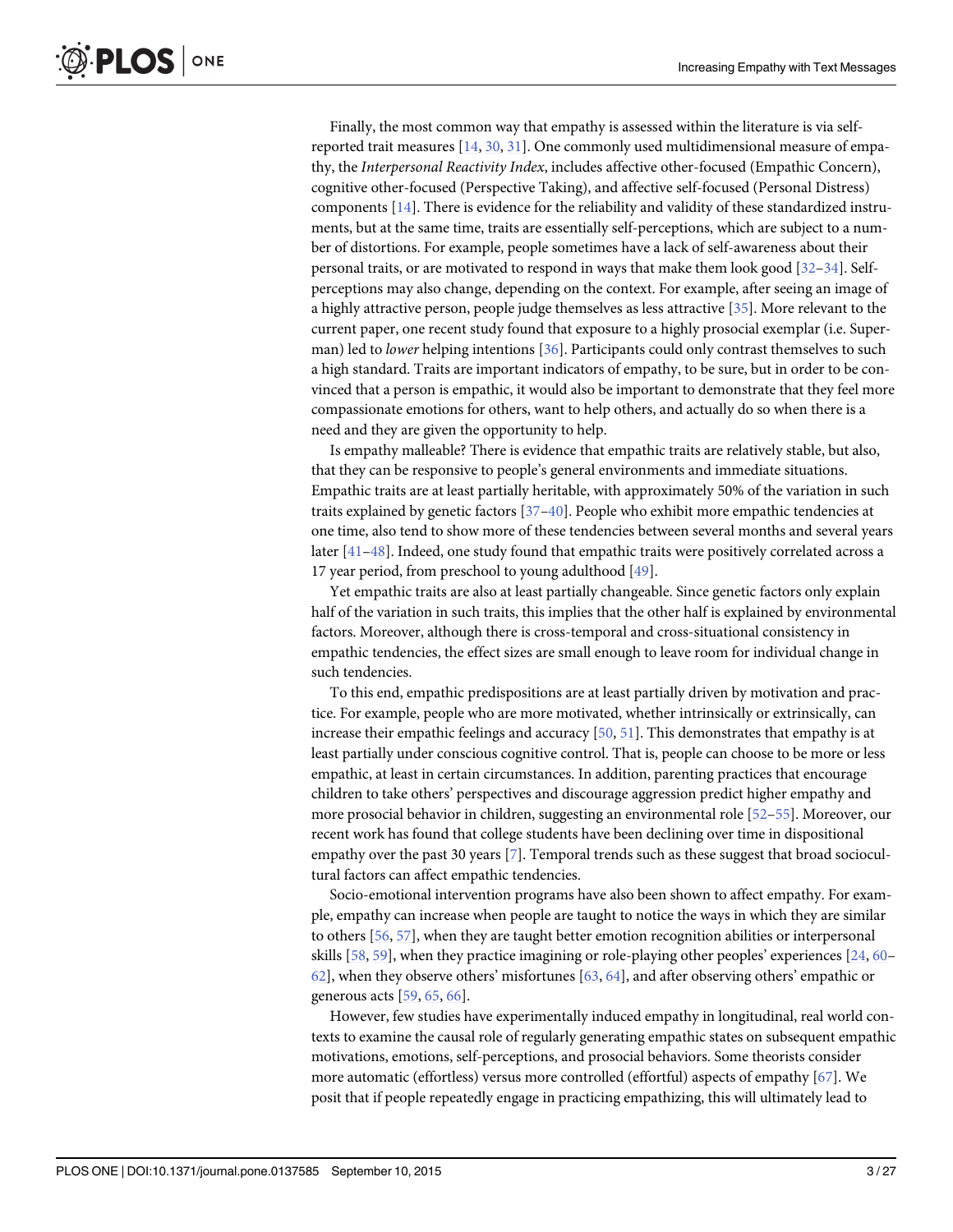<span id="page-3-0"></span>more automatic (or habitual) empathic responses. This is in line with research demonstrating that tasks that initially take much concentration can later become automatic, almost done without thinking [[68,](#page-23-0) [69\]](#page-23-0). Indeed, higher empathy people exhibit spontaneous muscle mimicry of facial expressions when stimuli are presented below their conscious awareness [[70\]](#page-23-0). This provides some support for the idea that empathy may become more automatic with expertise.

#### Text messaging as interventions

Many prior empathy-induction studies rely on classroom or laboratory teaching, yet some studies have found that empathy can be taught using videos  $[59, 71]$  $[59, 71]$  $[59, 71]$ . This demonstrates that it may not be necessary for empathy-building programs to be face-to-face in order to be effective.

In contrast to prior approaches, text messaging is simple, low cost and ubiquitous, but underutilized in psychosocial domains [\[72\]](#page-23-0). Approximately 9/10 Americans own a mobile phone [[73](#page-23-0)], and 6/10 of those are smartphones [\[74\]](#page-23-0). Mobile phones are often kept close to people, checked several times throughout the day, and have acquired learned associations with interpersonal intimacy [[75](#page-23-0), [76](#page-23-0)]. One study found that people had their phones in the room with them 90% of the time, and 50% of the time they were within arm's reach [\[77](#page-23-0)].

Much research in public health has found that it is possible to use text messages to help people manage disease (e.g. diabetes) and make better health decisions such as smoking less and exercising more [\[78](#page-23-0)–[87\]](#page-23-0). Text message interventions are inexpensive to implement, can be embedded within participants' everyday lives, and can be widely and broadly disseminated. Yet, so far the research using text messaging as an intervention has predominantly been focused on trying to change health-behaviors, with virtually no mobile-based research trying to change psychological traits or social behaviors [\[72\]](#page-23-0).

Can we use text messages to increase empathy? Some scholars have argued that new media, including mobile phones, may diminish empathy and social capacities [[9](#page-20-0), [10](#page-20-0)]. For example, one experiment found that simply having a cell phone in the room (versus a control object: a book) reduced participants' empathy and feelings of closeness and trust during a social interaction [[88](#page-23-0)]. Another study found that being reminded of or using their cell phone activated fewer prosocial thoughts and made people less likely to help others in need [[89](#page-23-0)].

Although mobile phones may distract from face-to-face interactions under some circumstances, they also literally connect us to others, making us feel closer to loved ones when there is physical distance [\[75,](#page-23-0) [76,](#page-23-0) [90](#page-23-0)–[93\]](#page-24-0). With the exception of the two experiments described above, most prior research on mobile phones and social connectedness has correlated natural usage patterns with social connectedness variables.

#### Current study

The current study asks if it is possible to increase empathic motivations, traits, and behaviors through simple daily reminders. By extension, can we transform mobile phones into psychosocial intervention tools to increase empathic capacity? If so, what can we learn about the multifaceted nature of empathy? Young Americans (aged 18 to 24) send and receive over 125 text messages per day [[94](#page-24-0)]. This makes text messaging a commonplace and likely powerful mode of intervention among an age group that has relatively lower trait empathy compared to other Americans [[7](#page-20-0), [8\]](#page-20-0).

This paper describes the development and validation of a simple one-way text messaging program, Text to Connect, which is designed to both increase empathy-related outcomes among young adults, and to further understand the multifaceted nature of empathy. We used a theoretically driven approach to build participants' empathic capacity, which interspersed training on emotional and cognitive aspects of empathy with reminders to act prosocially. Our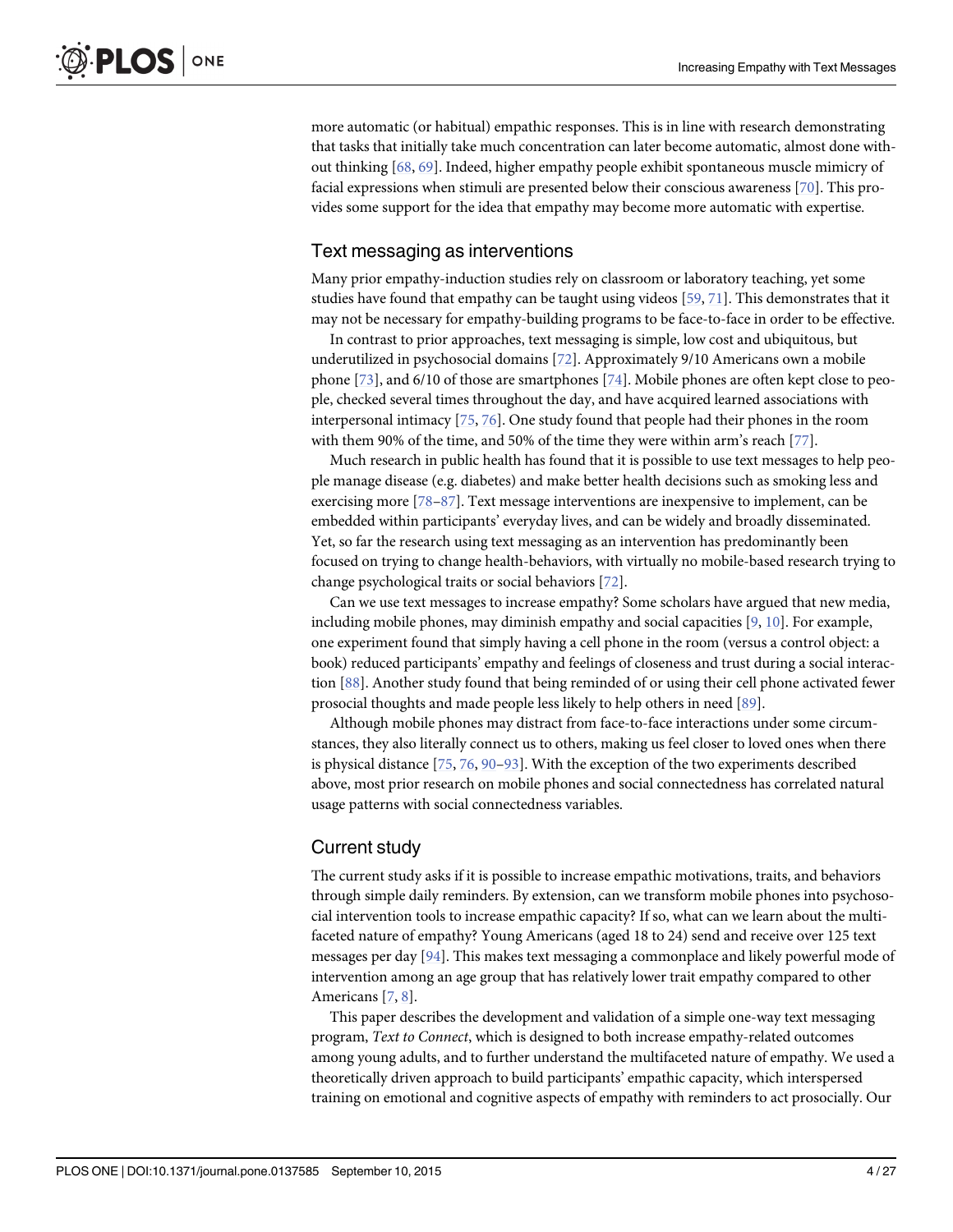<span id="page-4-0"></span>rationale was that daily practice in feeling with others, imagining their perspectives, and doing small kinds acts may help to create empathic habits in young adults. We conducted a small  $(N = 90)$  randomized control trial to examine how this empathy-building program altered several different facets of empathy (i.e. affective, general beliefs, traits / self-perceptions, and behaviors).

#### Method

#### Part 1: Development and selection of text messages for Text to Connect

In order to develop Text to Connect, we drew on prior empathy intervention research, and also on items from empathy and narcissism scales, to write an initial pool of 39 higher empathy text messages and 38 lower empathy ones. The low empathy (active control) messages were designed to be low in empathy in one of two ways: some of them focused on increasing selfesteem (versus esteem for other people), and others encouraged more objectivity or psychological detachment (versus emotional engagement). Each message was 140 characters or less and was written in everyday language. See [S1 Table](#page-20-0) for the complete list of messages.

Next, the 77 messages were presented to a group of 22 raters in a randomized order, and the raters answered questions for each message that they saw. The raters were all affiliated (undergraduate research assistants, graduate students, postdocs, and faculty) with the first author's research lab. The raters were not the same people who originally developed the messages.

For the non-behavioral (cognitive, emotional) messages, raters were asked the following two questions:

- 1. How other-oriented (caring, empathetic) versus self-oriented (egotistical, individualistic) is this statement? (1 = extremely self-oriented, 3 = neutral, 5 = extremely other-oriented).
- 2. How logical (based on thinking, cool) versus emotional (based on feelings, warm) is the statement? (1 = extremely logical, 3 = neutral, 5 = extremely emotional).

For behavioral messages, raters were asked the following two questions:

- 1. How other-oriented (caring, empathetic) versus self-oriented (egotistical, individualistic) is this statement? (1 = extremely self-oriented, 3 = neutral, 5 = extremely other-oriented).
- 2. How much is this just in someone's mind or thoughts versus their behavior?  $(1 = \text{definitely})$ only in the mind,  $3 =$  neutral,  $5 =$  definitely action / behavior).

Using these ratings, we selected 21 messages (8 cognitive, 8 emotional, 5 behavioral) in each condition (high empathy versus low empathy) that met the following criteria:

1) High versus low empathy conditions. To be included in the high empathy condition, messages had to score above the midpoint (3) in Self/Other ratings. To be included in the low empathy (active control) condition, messages had to score below the midpoint in Self/Other ratings. Indeed, the 21 messages chosen to be in the high empathy condition were higher in Self/Other ratings ( $M = 4.46$ ) than the 21 low empathy messages ( $M = 1.83$ ),  $F(1,40) = 251.60$ ,  $p < .001$ . (See Column F in [Table 1](#page-5-0) for mean ratings.)

2) Emotional, cognitive, and behavioral items. Messages that were rated above the midpoint (3) for the Logical/Emotional question were categorized as emotional, and messages that were rated below the midpoint were categorized as cognitive. These categorizations were effective within both the high empathy and the low empathy conditions. Within the high empathy condition, the emotional messages were rated as significantly more emotional  $(M = 4.17)$  than the cognitive messages ( $M = 2.55$ ),  $F(1,14) = 120.75$ ,  $p < .001$ , and within the low empathy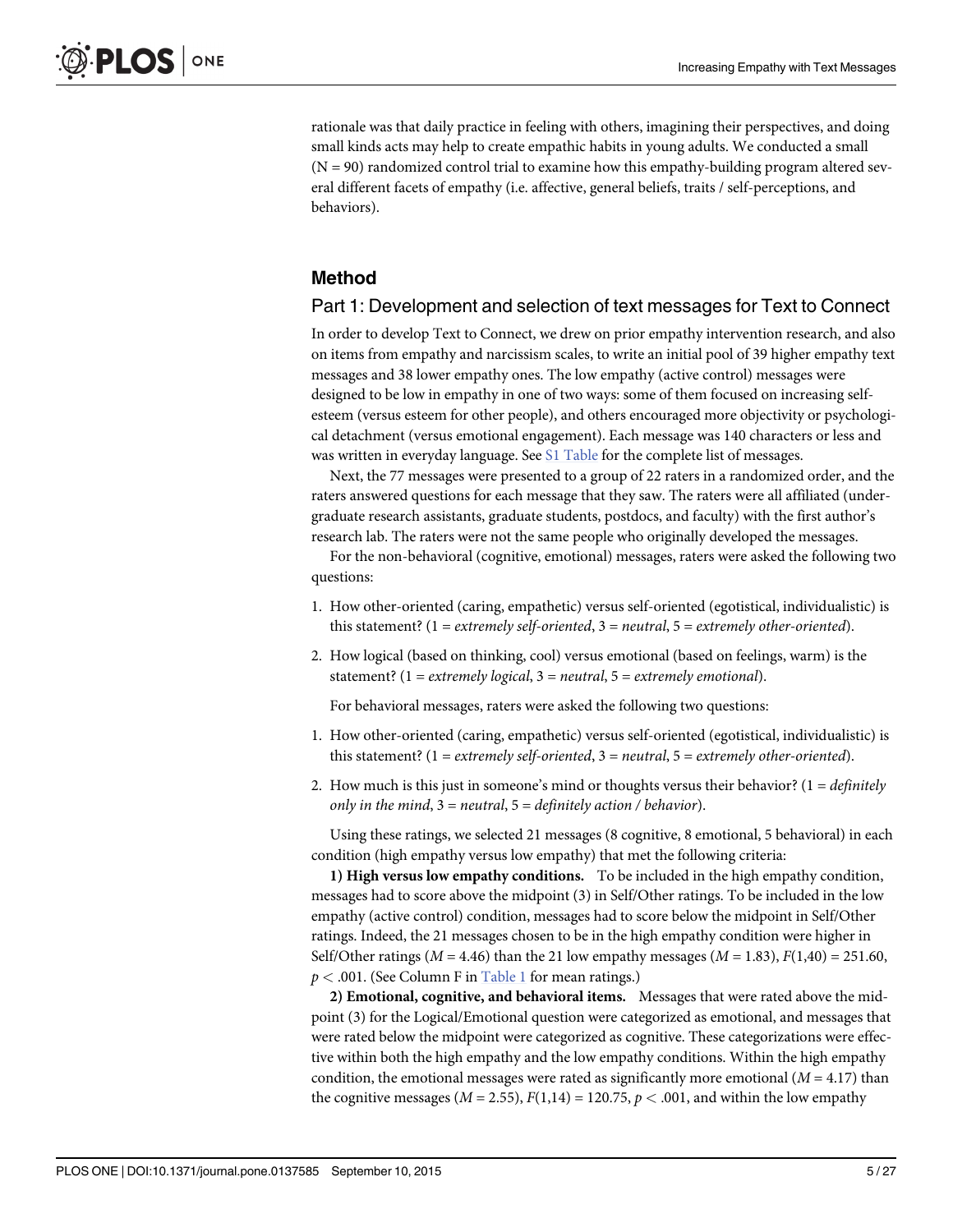<span id="page-5-0"></span>

| А.<br><b>Condition</b> | <b>B.</b> Type | C. Mean Number<br>of Characters | D. Mean<br><b>Grade Level</b> | E. Mean<br><b>Reading Ease</b> | F. Mean Rater<br>Self (1) to Other<br>(5) | G. Mean Rater Logical<br>(1) to Emotional (5) | H. Mean Rater Mind<br>(1) to Behavior (5) |
|------------------------|----------------|---------------------------------|-------------------------------|--------------------------------|-------------------------------------------|-----------------------------------------------|-------------------------------------------|
| High<br>Empathy        | Emotional      | 106.00                          | 4.41                          | 80.21                          | 4.57                                      | 4.17                                          |                                           |
| High<br>Empathy        | Cognitive      | 136.13                          | 5.20                          | 74.24                          | 4.40                                      | 2.55                                          |                                           |
| High<br>Empathy        | Behavioral     | 88.40                           | 4.68                          | 80.70                          | 4.40                                      |                                               | 4.45                                      |
|                        | <b>Overall</b> | 110.18                          | 4.76                          | 78.38                          | 4.46                                      | 3.36                                          | 4.45                                      |
| Low<br>Empathy         | Emotional      | 111.25                          | 5.31                          | 77.24                          | 1.51                                      | 3.47                                          |                                           |
| Low<br>Empathy         | Cognitive      | 131.13                          | 6.58                          | 69.79                          | 2.36                                      | 1.84                                          |                                           |
| Low<br>Empathy         | Behavioral     | 89.00                           | 6.64                          | 67.96                          | 1.62                                      |                                               | 4.25                                      |
|                        | <b>Overall</b> | 110.46                          | 6.18                          | 71.66                          | 1.83                                      | 2.67                                          | 4.25                                      |

#### [Table 1.](#page-4-0) Characteristics of text messages used in experiment.

doi:10.1371/journal.pone.0137585.t001

condition, this was also true ( $M_{\text{emotional}} = 3.47$ ;  $M_{\text{cognitive}} = 1.84$ ),  $F(1,14) = 33.29$ ,  $p < .001$ . (See Column G in Table 1 for mean ratings.)

Messages that were rated above the midpoint (3) for the Mind/Behavior question were categorized as behavioral. Messages were rated as equally behavioral in the high empathy  $(M = 4.45)$  and the low empathy conditions  $(M = 4.25)$ ,  $F(1,8) = .15$ ,  $p = .71$ . (See Column H in Table 1.) All three types of messages were presented to participants in each condition.

By design, the number of characters per text message was similar across the high empathy  $(M = 110.18)$  versus low empathy conditions  $(M = 110.46)$ ,  $F(1,36) = .002$ ,  $p = .97$ . Yet across both conditions, the longest messages were the cognitive ones ( $M = 133.63$ ), then the emotional ones ( $M = 108.63$ ), and the behavioral ones were the shortest ( $M = 88.70$ ),  $F(2,36) = 15.58$ ,  $p <$ .001. Importantly, there was no interaction between condition and message type,  $F(2,36) = .25$ ,  $p = .78$ .

Although we tried to match the messages across conditions in terms of reading difficulty, the text messages in the high empathy condition  $(M = 4.76)$  were at a marginally lower reading grade-level compared to those in the low empathy control condition  $(M = 6.18)$ , as demonstrated by the Flesch-Kincaid Grade,  $F(1,36) = 3.07$ ,  $p = .089$ , which represents the US grade reading level. However, another readability metric (Flesch-Kincaid Reading Ease) found no significant difference across the two conditions,  $F(1,36) = 2.53$ ,  $p = .12$  (See Table 1, Columns D and E). Moreover, the fact that the control condition grade level was still quite low (i.e. 6th grade), makes these messages very accessible, especially to the current sample.

#### Part 2: Examining the effect of Text to Connect

Design. This study used a pre-post longitudinal experimental design, with three betweensubjects conditions. See  $Fig 1$  for a schematic diagram of the study.

Ethics statement. This study was approved by the Institutional Review Board at the University of Michigan. Participants provided written informed consent at the beginning of the study. Since participants did not give their consent to post their data online, we cannot do so. However, we will share a de-identified data set with other academic researchers who have obtained IRB approval from their institution to analyze these data. These researchers will be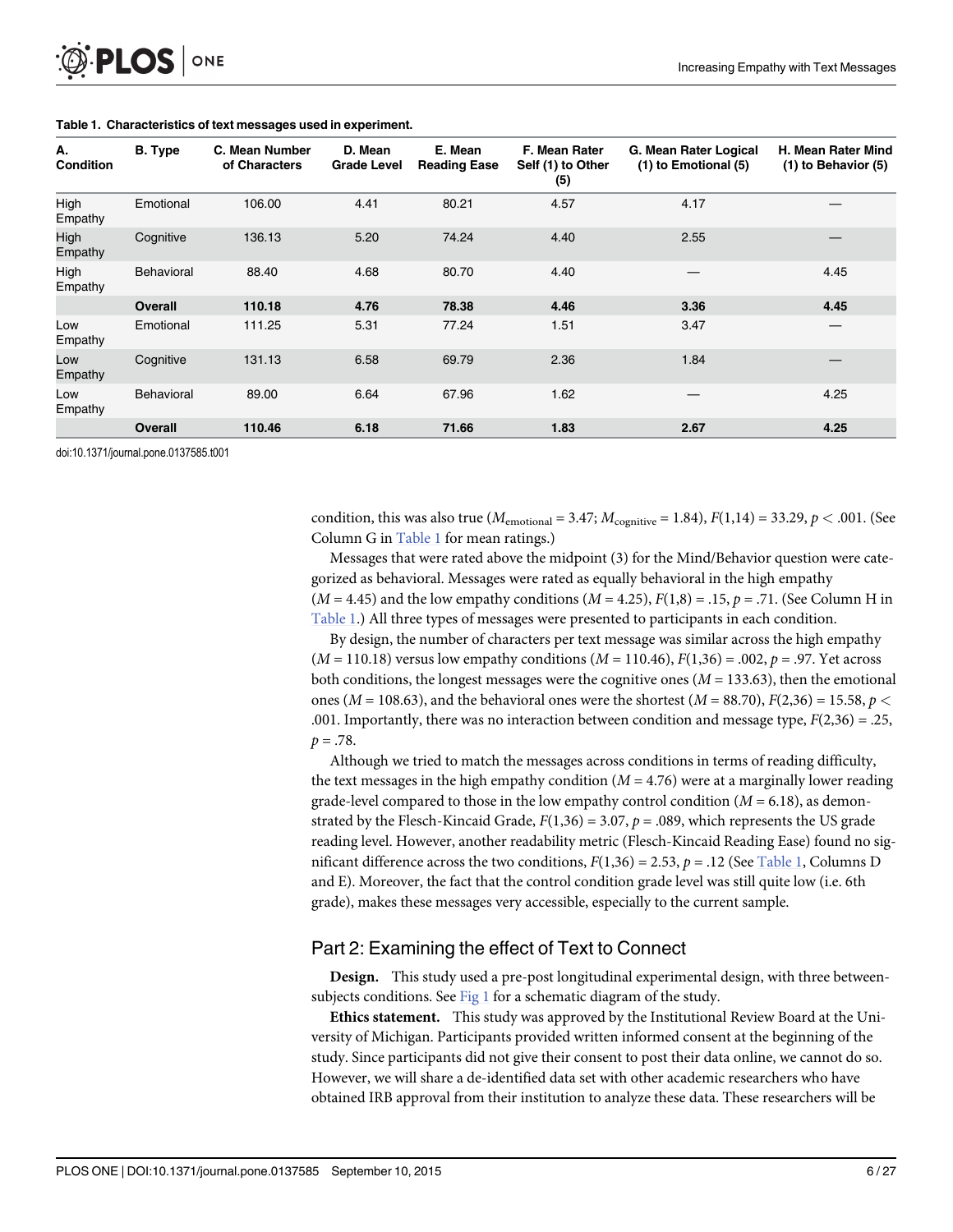<span id="page-6-0"></span>

[Fig 1. O](#page-5-0)verview of study design.

doi:10.1371/journal.pone.0137585.g001

required to sign a data confidentiality and protection agreement. Please email the first author for data requests.

Participants. Participants in the baseline lab session (Time 1) were 90 college students (60% female) with a mean age of 20.98 (SD = 4.29), who participated in exchange for a monetary incentive. Participants were paid up to \$100 for their time: \$12 for a baseline lab session, 30 cents per response to each daily mood measure, plus \$2.70 if they responded to all six of them, and \$25 for a follow-up lab session.

The ethnic composition of the sample was 52% Caucasian, 33% Asian, 11% African-American, and 4% Other or Unidentified. Seven participants did not return for the follow-up lab session (Time 2). This left a final sample size of 83/90 (92.2%; 60% female; Mean age = 20.93, SD = 4.33), with 51% Caucasian, 34% Asian, 12% African-American, and 3% Other or Unidentified. Of those, 4 participants declined to be further followed up and thus we did not contact them for later parts of the study. All data were collected between November 2012 and August 2013.

Procedure. Participants were told that they were participating in a social skills training study. At baseline (Time 1) participants completed a packet of questionnaires measuring empathy-related traits, behaviors, and motives, embedded within a larger set of measures assessing health and wellbeing to be reported elsewhere.

Participants were randomly assigned to one of three intervention conditions: High Empathy (Text to Connect;  $N = 37$ ), Low Empathy Control ( $N = 21$ ), and No Intervention Control (Responses only;  $N = 25$ ). Because of limited resources, we deliberatively weighted the randomization so that there would be more participants in the high empathy condition compared to the other two conditions (Combined  $N = 46$ ). This was so we could examine overall effects of empathy training compared to any control condition.

The intervention phase of the study began the day after the baseline lab session. All participants also received text messages 6 times a day for 14 days asking them to rate their mood, feelings of connectedness, and social interactions. Responses to these questions were incentivized and on average, participants responded to 76.6 of the 84 messages (91.2%) across the 14 day period. (This number was 78.2 for those who completed the follow up lab session.) These messages always came 5 minutes after intervention texts, if applicable. Data from this ecological momentary assessment part of the study will be reported elsewhere.

Post-intervention assessment (Time 2). Participants returned to the lab an average of 19 days (SD = 5 days) after the baseline lab session and completed questionnaires and procedures nearly identical to the baseline (see measures section below). A logistic regression found that there was no effect of condition on the tendency to dropout  $(1 = yes, 0 = no)$  at the post-intervention session,  $p = .99$ .

Covert follow-up (Time 3). An average of 5.8 months (range: 3.8 to 8.5 months) after the second lab session, we conducted a covert follow-up assessment that involved sending participants a hostile text message ("stop txting me u jerk!") and then recording their verbatim responses. Forty-three out of the 79 contacted participants (54.4%) responded to this message; 50% of these responses were received within the first 5 minutes (Mean = 76 minutes after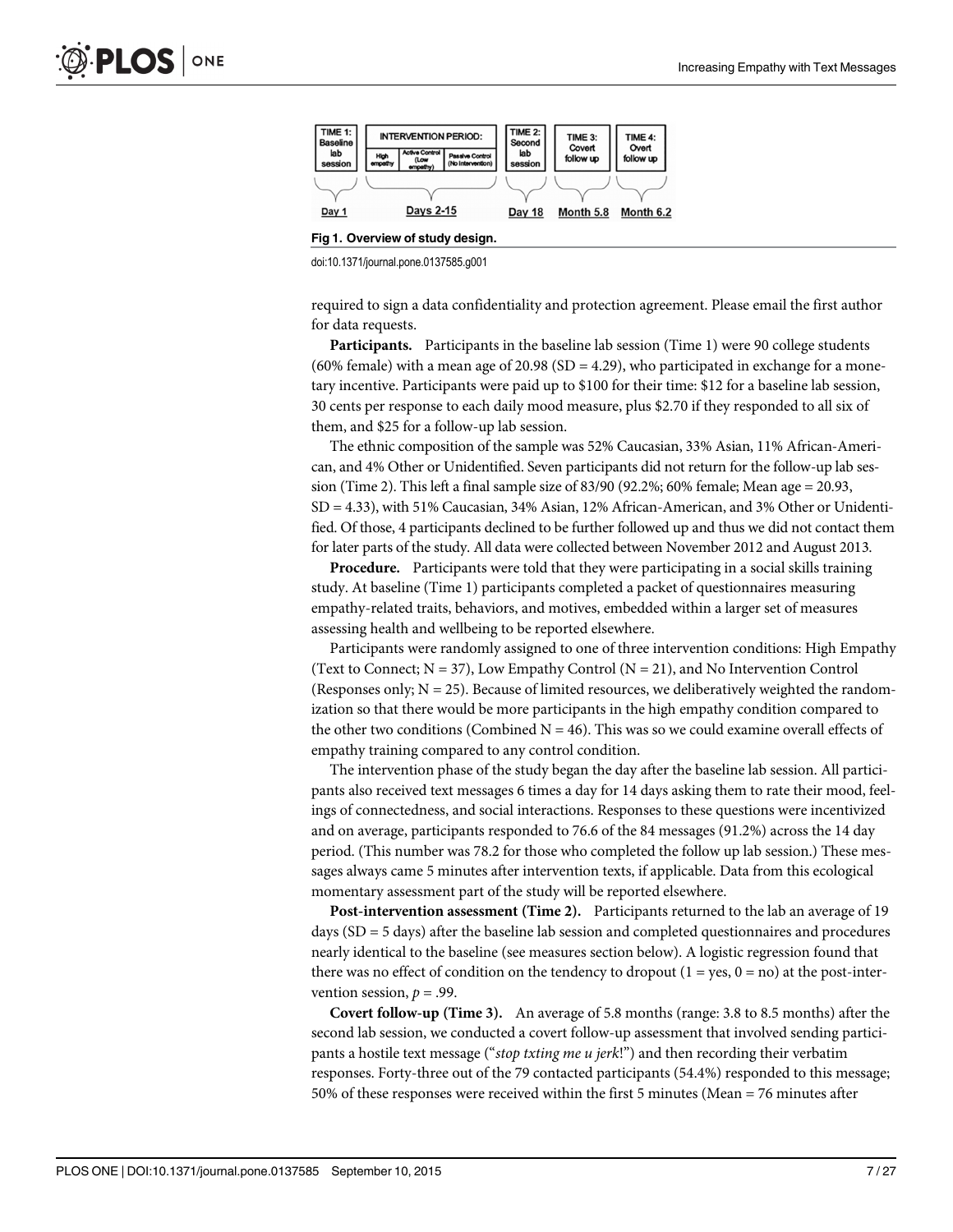<span id="page-7-0"></span>receiving text). A logistic regression found that there was no effect of condition on the tendency to respond to the text message,  $p = .46$ .

Overt follow-up (Time 4). We conducted an overt follow-up assessment via an online survey two weeks after the covert follow-up text message. This occurred an average of 6.2 months  $(SD = 1.5 \text{ months})$  after the second lab session. Sixty out of the 79 contacted participants (75.9%) completed this survey. A logistic regression found that there was no effect of condition on the tendency to complete the overt follow-up survey,  $p = .93$ .

#### Immediate Post-Intervention (Time 2) Measures

All empathy measures and outcomes fit into the categories of i) Affective (i.e. motivations and emotions), ii) General beliefs, iii) Traits / self-perceptions (i.e. chronic and stable dispositions), and iv) Behaviors (self-reported and observed). In the Results section and [S2 Table](#page-20-0), we thus categorize them as such to help organize their interpretation.

Motives for volunteering. At both the baseline and post-intervention sessions, participants reported whether they currently volunteered for non-profit organizations, and listed the reasons why. We coded the reasons into three categories. One category was other-oriented: to help others (1 = yes, 0 = no), and two were more self-oriented: because it feels good (1 = yes, 0 = no), and to help participants' career or to learn something new  $(1 = yes, 0 = no)$ .

Aggressive beliefs. We measured aggressive beliefs using the Normative Beliefs About Aggression Scale [[95\]](#page-24-0), which assesses the extent to which people believe that is okay to behave aggressively under various circumstances, including direct provocations. An example item is: "Suppose a young man hits another young man, John. Do you think it's wrong for John to hit him back?" (1 = It's really wrong, 2 = It's sort of wrong, 3 = It's sort of OK, 4 = It's perfectly OK). The 20 items were averaged, with higher numbers indicating more aggressive beliefs.

**Moral principle of care.** The eight item Principle of Care scale  $[96, 97]$  $[96, 97]$  $[96, 97]$  $[96, 97]$  measured participants' beliefs about the moral importance of caring for others. A sample item is: "People should be willing to help others who are less fortunate"  $(1 = strongly \, disagree, 3 = neutral, 5 = strongly$ agree). Items were averaged for analysis, with a higher score indicating more caring attitudes.

Dispositional empathy. We assessed four dimensions of trait empathy with the 28 item Interpersonal Reactivity Index  $[14]$  $[14]$  $[14]$ . Participants rated each item from 1 (does not describe me well) to 5 (*describes me very well*). Perspective Taking, or cognitive empathy, involves imagining others' perspectives (e.g. "I sometimes try to understand my friends better by imagining how things look from their perspective"), and Empathic Concern, or emotional empathy, involves feeling compassion for others (e.g. "I often have tender, concerned feelings for people less fortunate than me"). Fantasy involves an imaginative identification with fictional characters (e.g. "I really get involved with the feelings of the characters in a novel"), and Personal Distress involves more self-oriented emotional responses to others' painful experiences (e.g. "When I see someone who badly needs help in an emergency, I go to pieces"). Items were averaged, with a high score indicating greater dispositional empathy.

Giving and receiving social support. Participants answered eight questions about giving and receiving support. Two of the questions were general: "During the past seven days, was anyone available to help you [were you available to help others] with advice, encouragement, moral or emotional support?" The other six questions used a similar format to ask whether participants had given or received emotional support from 1) friends, neighbors, or co-workers, 2) brothers or sisters, and 3) parents. We calculated a ratio by dividing the sum of the giving support questions by the sum of the receiving support questions. Thus, numbers above one indicate giving support more than receiving support, and numbers below one indicate receiving support more than giving support.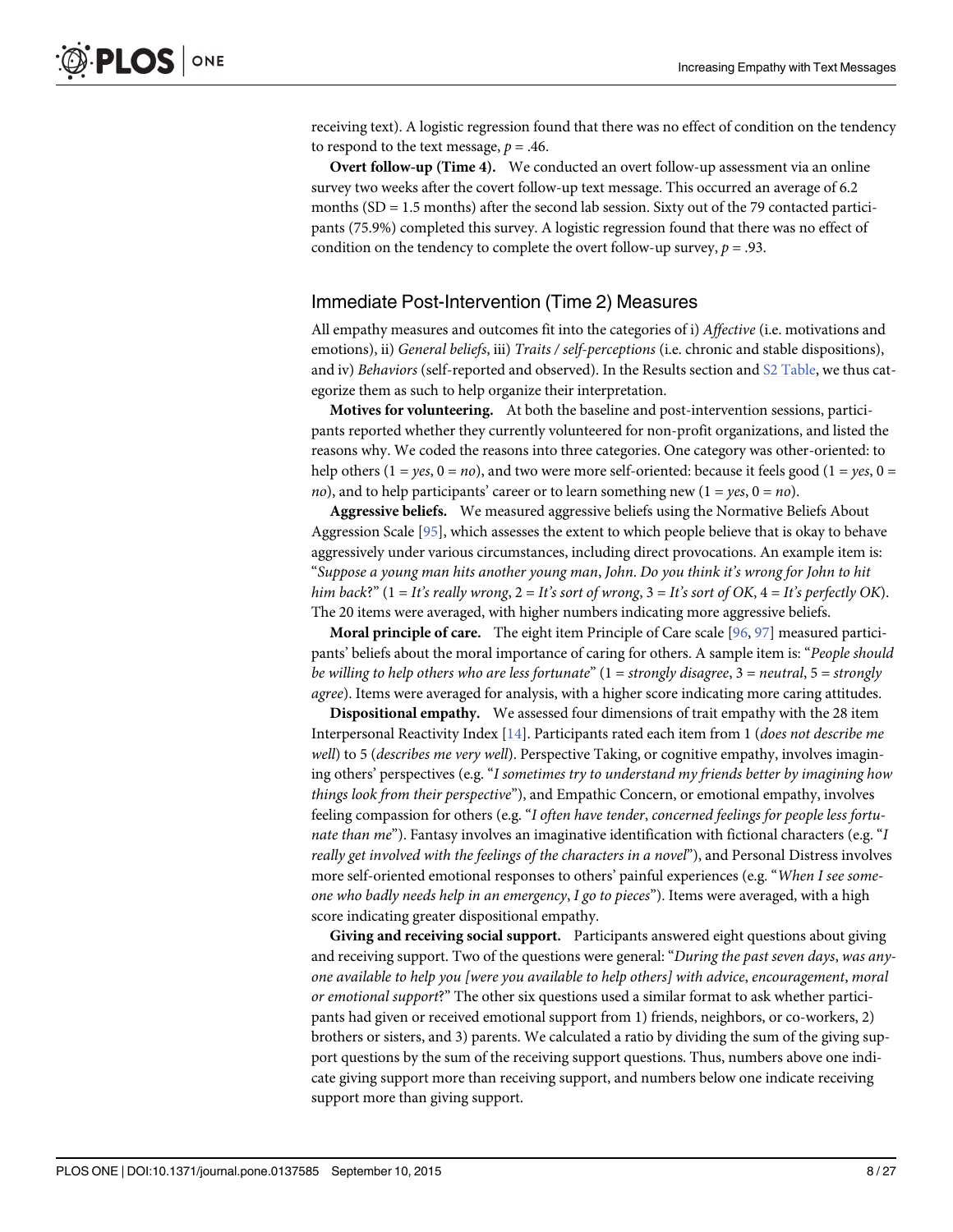<span id="page-8-0"></span>Empathy in imagined scenarios. Participants read three short scenarios describing a friend in distress (available upon request to the first author), and then were asked to write the exact words that they would say in response to their friend. One scenario described a friend who had studied very hard for a test but got a low grade. The friend said that he felt overwhelmed about an upcoming paper. The second scenario described a friend who was arrested after accidently putting toothpaste into her pocket when her arms were full with other items. The last scenario described a friend who thought her boyfriend might be cheating on her because she discovered a suspicious text message. All three of the scenarios included the friend directly sharing negative emotions with the participant. Participants' written responses were coded by blind coders for the presence of four themes. Two assessed emotional empathy: emotional resonance, when participants echoed their imagined friend's emotional experiences  $(1 = yes, 0 = no)$ ; and *emotion* acknowledgment, when participants acknowledged their friend's emotional experiences ( $1 = yes$ ,  $0 = no$ ). These were summed across the three scenarios into an emotional empathy score. Two assessed practical empathy: offering to listen to their imagined friend if needed, and offering to help in some practical way. These were summed into a practical empathy score. Responses from the baseline and post-intervention lab sessions were coded by one main coder and one reliability coder. Inter-rater reliability for practical empathy ( $\alpha_{\text{baseline}} = .84$ ;  $\alpha_{\text{post-intervention}} = .92$ ) was higher than for emotional empathy ( $\alpha_{\text{baseline}} = .54$ ;  $\alpha_{\text{post-intervention}} = .51$ ), perhaps because the practical acts were more concrete than the emotional ones. Because of the lower internal reliability of the emotional empathy subfactor, these results should be interpreted with caution.

Situational empathic emotions and behavioral intentions to help. After completing the self-report questionnaires, at the end of both lab sessions, participants were exposed to someone in distress, and then they were given an opportunity to help the individual. Participants' responses to these helping tasks can be considered behavioral intentions to help, since we did not actually follow up with participants who offered to help.

In the baseline lab session, we used the classic Katie Banks task, in which participants listened to a radio story about a student whose parents just died in a car accident [\[98,](#page-24-0) [99\]](#page-24-0). The radio host mentions that the radio station will be assisting with organizing volunteers for her. After listening to the program, participants were given a letter supposedly handwritten by Katie, and a form from the local radio station which asked them if they were willing to volunteer, and if so, for how many hours. Participants sealed their responses in an envelope addressed to the local NPR session, and thus, research assistants were unaware of participants' responses. We told participants that their letters would be mailed to the radio station.

In the post-intervention lab session, participants watched a short video of Karen Klein, a school bus monitor, being bullied by adolescent boys. This was a real situation that involved the boys bullying Karen, videotaping it, and posting the video to YouTube. The bullying is quite severe and involves name calling, swearing, and threats of sexual assault. The original video was 10 minutes long, and we reduced it to just over 2 minutes for the purpose of this study. In the video, Karen is clearly in distress, and starts crying at one point. We told participants that we were partnering with a local anti-bullying organization, and they were given a brochure from the organization in addition to a volunteer sign up form that asked if they were willing to volunteer, and if so, for how many hours. As before, participants sealed their responses in an envelope, and thus, research assistants were unaware of participants' responses. We told participants that their letters would be mailed to the anti-bullying organization.

Note that research assistants were blind to experimental condition and thus did not know whether participants were in the high empathy or control conditions.

Immediate emotional responses to targets in distress. During both lab sessions, we assessed personal distress emotions by asking participants to what extent they felt distress for themselves (4 items: e.g. "directly distressed, as if I personally experienced something bad";  $1 = \text{very}$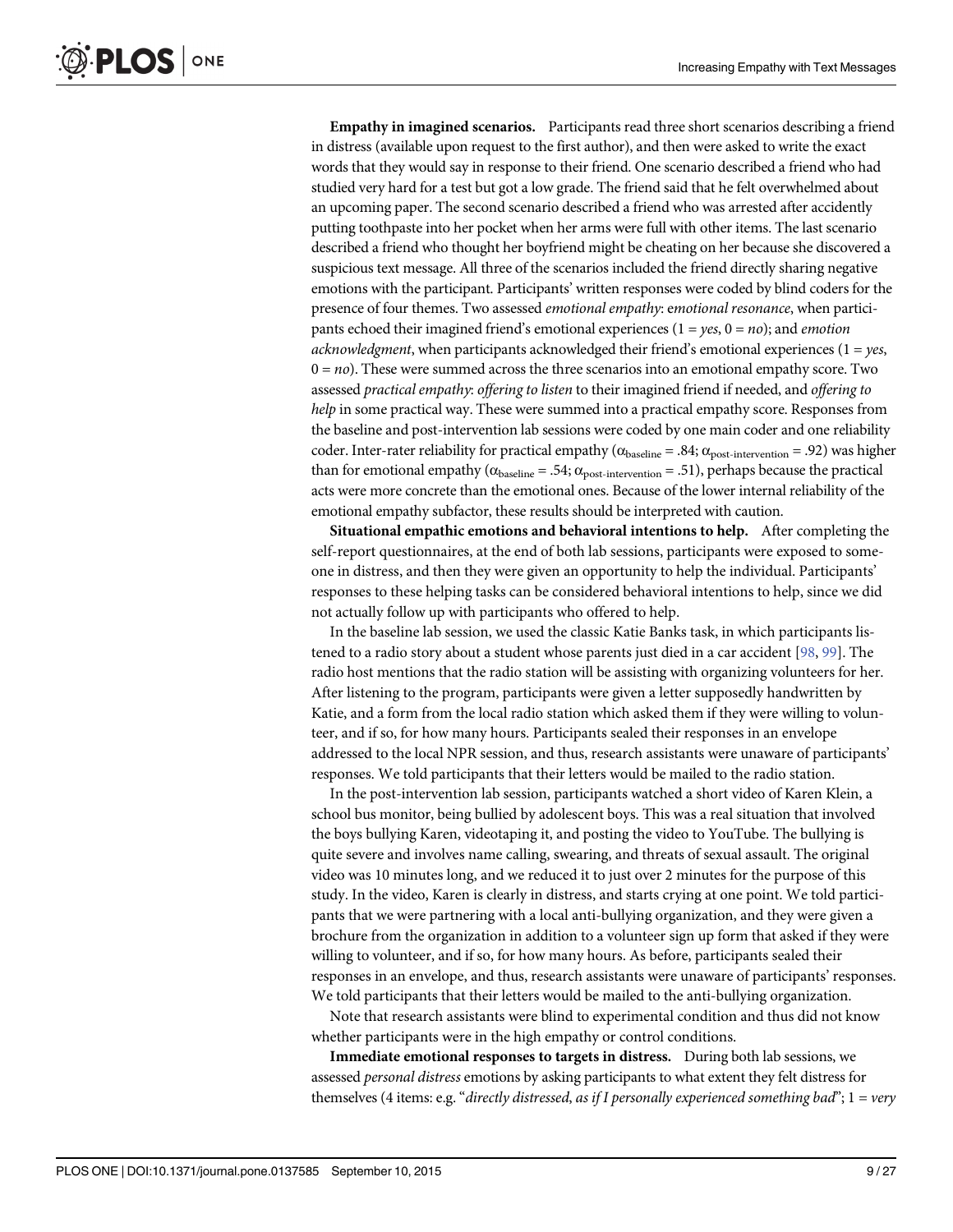<span id="page-9-0"></span>slightly, 5 = extremely;  $\alpha_{\text{baseline}} = .95$ ;  $\alpha_{\text{post-intervention}} = .95$ ), and empathic emotions by asking participants to what extent they felt distress for the individual in distress (4 items: "distressed for the person being interviewed";  $\alpha_{\text{baseline}} = .95$ ;  $\alpha_{\text{post-intervention}} = .86$ ).

Observer-reported empathy. Research assistants who were blind to study condition rated participants' empathy immediately after interacting with them. Specifically, they were asked: "To what extent do you think this statement describes this person: 'He or she is an empathetic person."  $(1 = not very true of him or her; 7 = very true of him or her)$ . No further instructions were given and there was no inter-rater reliability since research assistants administered the study alone. Thus, results should be considered exploratory, and future research should include a more rigorous protocol for rating participants' empathy.

#### Covert follow-up (Time 3) Measures

As mentioned, research assistants were blind to participants' condition during the lab sessions. However, after the 14 day intervention, it was possible that participants who received text messages might have had ideas of what we were trying to study. For example, participants in the empathy training condition could have responded more prosocially because of demand characteristics. Thus, we ran an additional test of our hypothesis in which participants themselves were also blind to condition. We devised a behavioral test of prosociality that did not appear to be related to the researchers or the study. Since we had already assessed specific responses to distressed others during the post-intervention lab session (Time 2), we moved to a more peripheral measure for the covert follow-up (Time 3). The rationale was that since research finds that empathy is associated with less aggressiveness and more cooperativeness [[27,](#page-21-0) [29\]](#page-21-0), people who are trained to be more aware of others' needs may respond in a less aggressive / more prosocial way to a rude text message from a stranger.

Approximately 5.8 months after the second lab session, we sent participants a hostile text message from a cell phone number that they did not know and could not be identified by an internet search. The text message said: "stop txting me u jerk!" We recorded participants' verbatim responses and two independent coders coded these responses for prosociality (interrater reliability:  $\alpha$  = .95). More aggressive responses were coded as 1 (e.g. "Never!" and "I feel like it is completely within my right to continue"), neutral responses were coded as 2 (e.g. "Who is this?"), and more prosocial responses were coded as 3 (e.g. "I'm sorry you're having a bad day, but I think you have the wrong number"). In other words, higher numbers indicated more prosocial responses, and lower numbers indicated less prosocial responses.

#### Overt follow-up (Time 4) Measures

The overt follow-up took place approximately 2 weeks after the covert follow-up phase.

Motives for volunteering. In the overt follow-up, motives for volunteering were measured with a standardized scale rather than open-ended responses. Two items from each of the six Volunteer Functions Inventory subscales [[28](#page-21-0), [100](#page-24-0)] were included in the survey. As in prior research [[101](#page-24-0)], an *other-oriented motives* scale ( $\alpha$  = .66) was created by combining the Altruistic Values (e.g. "I feel compassion toward people in need") and Social Connection (e.g. "Others with whom I am close place a high value on community service") subscales. A self-oriented motives scale ( $\alpha$  = .71) was created by combining the Career (e.g. "I can make new contacts that might help my business or career"), Self-Protection (e.g. "Volunteering helps me work through my own personal problems"), Self-Enhancement (e.g. "Volunteering makes me feel better about myself"), and Learning/Understanding (e.g. "Volunteering lets me learn through direct 'hands on' experience") subscales. For all items  $1 = Is$  definitely not a reason that I volunteer, and  $7 = Is$ definitely a reason that I volunteer.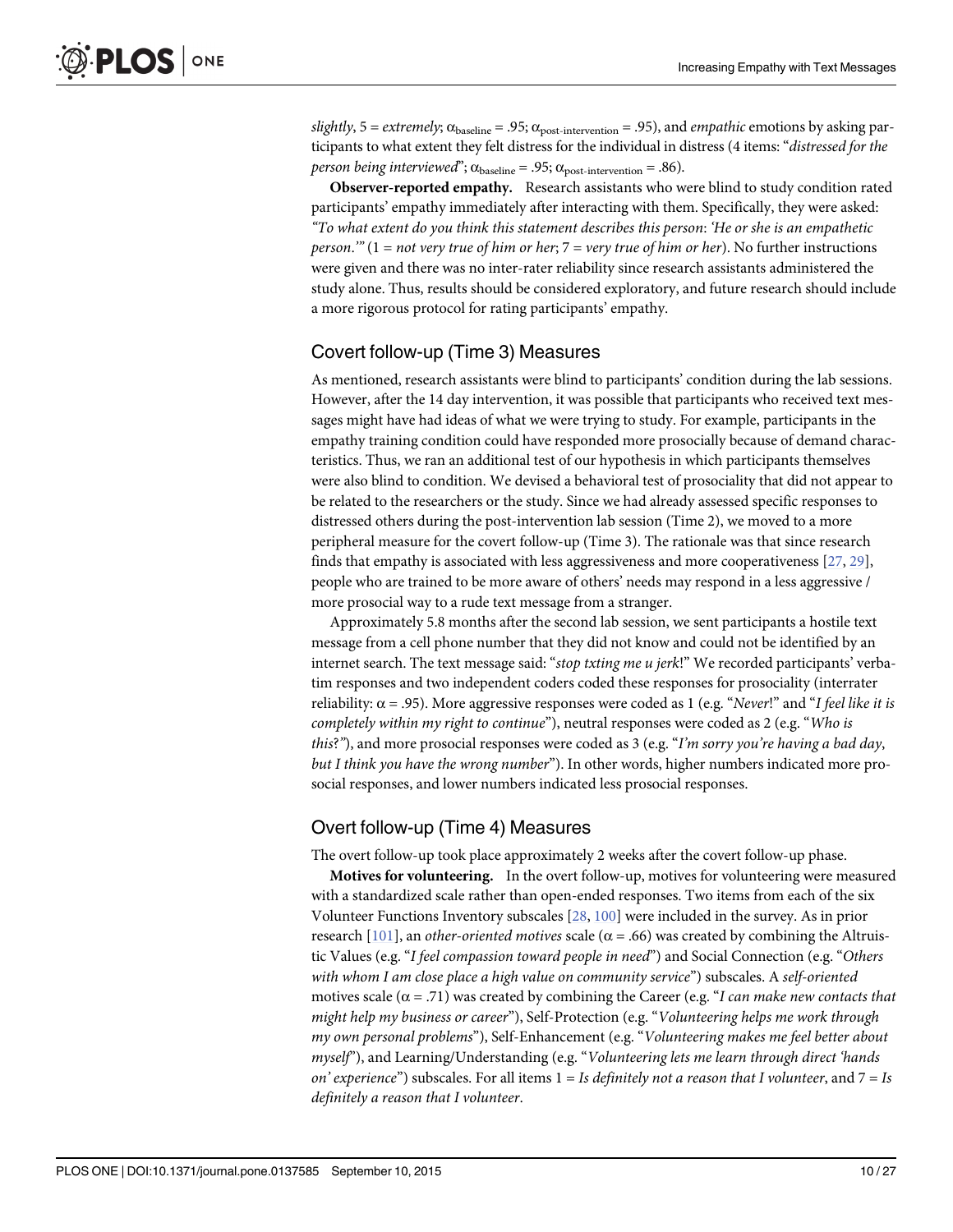<span id="page-10-0"></span>Feelings of social connectedness. Participants were asked to report how connected to others they felt right now  $(1 = not at all, 2 = a little bit, 3 = moderately, 4 = fairly, 5 = extremely).$ We explained that being connected to others means feeling emotionally close to people, whether or not participants were actually with them right then.

Dispositional empathy. We again used the Interpersonal Reactivity Index [\[102\]](#page-24-0) to assess empathic traits, with one minor modification. It is possible that receiving the empathy messages might have created an exceptionally high standard for empathic behavior and altered participants' reference groups when they answered the IRI questions (see Results and [Discussion](#page-15-0) for more information). In other words, participants may be drawing on a wide range of exemplars, including an abstract ideal of a highly empathic person, when rating themselves on empathy. In order to counteract this possibility, we began each item in the IRI with "Compared to other people my age," and then continued with the verbatim item. This served to limit the potential range of comparison targets to a familiar group of people, rather than an abstract ideal of high empathy.

Number of in-person social interactions. Participants were asked to report the number of people they talked to in the past 2 hours. We asked them about the most recent 2 hour period in order to limit potential recall bias. We specified that this should include anyone they knew, regardless of closeness, but should not include people they do not know (e.g. service employees, strangers). Although this measure does not assess empathy or prosocial behavior, we included it because we wondered whether empathy training would have the spillover effect of increasing the motivation to interact with people. Since our program was designed to increase empathic responding in the context of current social relationships, we thought it was possible that people in the empathy training program would want to spend more time with others after practicing some of the empathic skills.

Giving and receiving social support. We used the same measures as in the baseline and post-intervention survey to create the giving:receiving support ratio.

Social dilemma game. We aimed to examine the potential scope of Text to Connect by not only directly assessing different operationalizations of empathy, but also by examining broader theoretically relevant outcomes that are known to be associated with empathy. Previous research has shown that people who are randomly assigned to empathize with someone (versus remain objective) are more likely to cooperate in social dilemma games [\[29\]](#page-21-0). Thus, we examined whether Text to Connect influenced people's behavioral responses in a social dilemma game.

Participants were told that they could earn additional money (up to \$10) as a bonus from playing an economics game. We told them that economics games are those in which individuals make decisions with another actual person, not necessarily at the same time or from the same location. We said these games are often played online or at different times and locations, and all the game needs is two different people who are making the same decision. We also told them that in this game they would be randomly paired with one other participant from this study. Participants would be matched with the participant who responded to the survey either right before or right after them (selected by a coin flip). We asked participants to make a choice after seeing a table that presented the four options in the game. If they and their partner both cooperated, both would get \$6 bonuses. If one partner defected and the other cooperated, the defector would get \$10 and the cooperator would get \$0. And if both participants defected, they would both receive \$0.

#### **Results**

#### Data analysis strategy

Because of our limited sample size and our interest in the effect of empathy training  $(N = 37)$ relative to other conditions, we oversampled participants to be in the high empathy condition,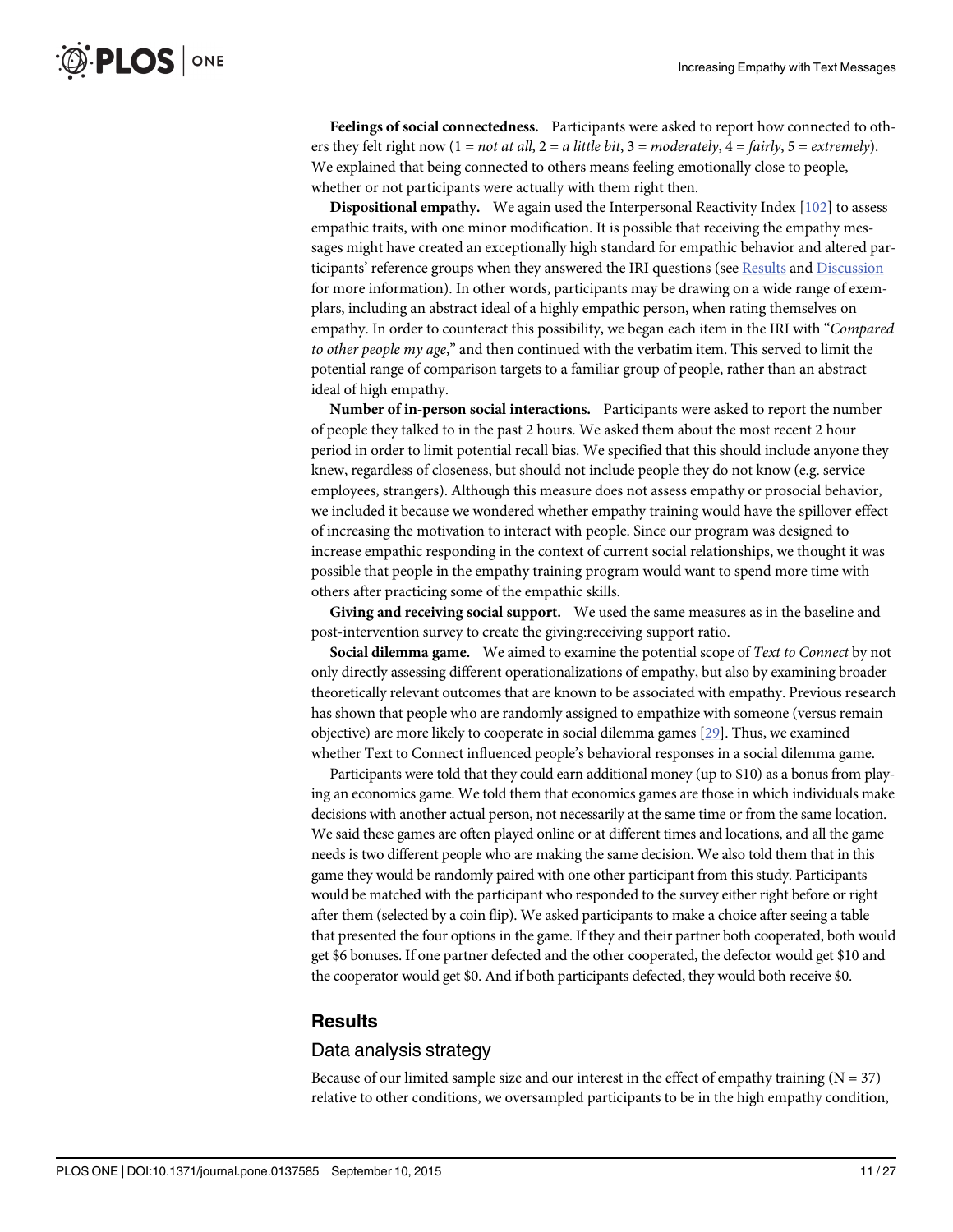<span id="page-11-0"></span>and then collapsed across the two control conditions (Low Empathy:  $N = 24$ ; No Message Control:  $N = 29$ ). Randomization was weighted so that approximately 40% of participants would be in the high empathy group, and 30% in each of the other groups. Because of the small sample size in this pilot study, we also report marginally significant results ( $p < .10$ ), and are careful to interpret these results with caution. We include Cohen's D effect sizes in [S2 Table](#page-20-0) to help readers more accurately interpret the results.

Because empathy and self-esteem are influenced by gender  $[8, 103, 104]$  $[8, 103, 104]$  $[8, 103, 104]$  $[8, 103, 104]$  $[8, 103, 104]$ , it is important to examine whether men and women differentially respond to the training. Note that the specific number of participants included in each analysis varied because some participants did not complete all measures. Baseline measures were entered as covariates whenever applicable. We conducted a 2 (Condition: Empathy versus Combined Control)  $\times$  2 (Gender: Men versus Women) between-subjects analysis of covariance (ANCOVA) on each post-intervention and follow-up dependent variable, controlling for baseline scores whenever applicable. When baseline measures were not available as covariates, a Condition × Gender ANOVA was conducted instead. Since there was no effect of condition on dropout rates, dropout cases were treated as missing for analyses. Logistic regressions were conducted in the case of categorical dependent variables, with the same predictors.

#### Immediate Post-Intervention (Time 2) Measures: Affective (motives and emotions)

Motives for volunteering. Most (86%) participants were involved in extracurricular volunteering activities. We examined the effect of Condition and Gender on the reasons that participants volunteered (or would volunteer), controlling for baseline levels of their motives. A main effect of condition found that participants in the high empathy condition ( $M = 88\%$ , SE = 7%) were more likely to report that they volunteered (or would volunteer) because of other-oriented reasons (i.e., they wanted to help others) compared to those in the control conditions ( $M = 69\%$ ,  $SE = 6\%$ ),  $\beta = 2.20$ ,  $p = .03$ , O.R. = 9.01, C.I.[1.20–67.71]. There was no main effect of Gender,  $\beta$  = 1.26,  $p$  = .17, nor was there an interaction,  $\beta$  = 18.40,  $p$  = .99.

Participants in the high empathy condition ( $M = 28\%$ ,  $SE = 8\%$ ) were less likely to report that they volunteered (or would volunteer) because of self-oriented reasons (i.e., it feels good) compared to those in the control conditions ( $M = 49\%$ ,  $SE = 6\%$ ),  $\beta = -1.61$ ,  $p = .03$ , O.R. = 0.20, C.I. [0.05–0.82]. There was no main effect of Gender,  $\beta$  = -0.30,  $p$  = .66, nor was there an interaction,  $\beta = 0.95$ , p = .49. Although women ( $M = 31\%$ ,  $SE = 5\%$ ) were more likely than men ( $M = 7\%$ ,  $SE = 7\%$ ) to say that they volunteered to further their career,  $\beta = -2.31$ ,  $p = .02$ , O.R. = 0.10, C.I. [0.02–0.65], there was no effect of Condition,  $\beta$  = -0.74, p = .36, or interaction,  $\beta$  = -18.76, p = .99.

**Emotional responses to targets in distress.** Two separate 2 (Condition)  $\times$  2 (Gender) ANCOVAs were conducted on post-intervention personal distress emotions and empathic emotions in response to targets in distress, controlling for baseline levels.

Although the baseline helping task had a different target in distress than the Time 2 (immediate post-intervention) target (i.e. Katie Banks at baseline versus Karen Klein at Time 2), those who felt more compassionate emotions in response to Katie also felt more compassionate emotions in response to Karen ( $r = .49$ ,  $p < .001$ ). A similar pattern was found for personal distress emotions ( $r = .34$ ,  $p = .002$ ). This suggests that there are individual differences in the tendency to emotionally respond to such stimuli. Thus, we controlled for baseline scores in this analysis.

When examining personal distress, a significant main effect of condition found that participants in the empathy training condition reported significantly less personal distress, or feelings of distress for oneself ( $M = 3.36$ ,  $SE = .28$ ), after exposure to the needy target, compared to participants in the control conditions ( $M = 4.13$ ,  $SE = .28$ ),  $F(1,74) = 4.43$ ,  $p = .04$ . There was no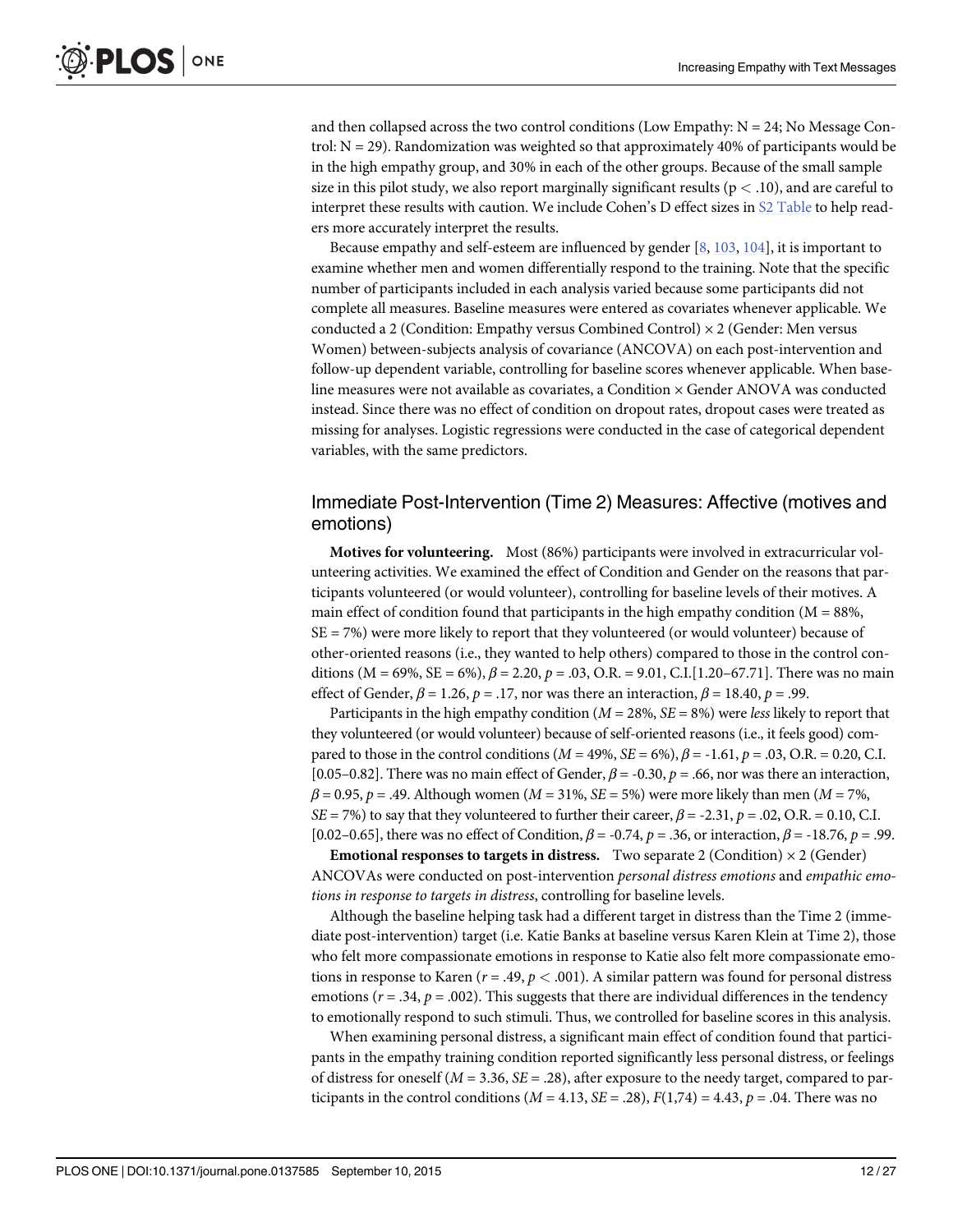main effect of Gender or Condition  $\times$  Gender interaction on personal distress,  $ps$  > 16. When examining empathic emotions, there were no main effects or interaction,  $ps > .38$ .

**Emotional empathy in imagined scenarios.** We conducted a separate 2 (Condition)  $\times$  2 (Gender) ANCOVA on coded expressions of emotional empathy in the imaginary scenarios, controlling for baseline scores. A significant main effect of condition found that the empathy training condition led to more *emotional* empathy  $(M = 4.98, SE = .19)$  compared to the control conditions ( $M = 4.46$ ,  $SE = .16$ ),  $F(1,78) = 4.18$ ,  $p = .04$ . There were no main effects of Gender nor Condition  $\times$  Gender interactions on emotional empathy,  $p_s$  > .63. (Note that we report practical empathy results in the section on behaviors.)

#### General beliefs

**Aggressive beliefs.** A significant Condition  $\times$  Gender interaction was found on post-intervention aggressive beliefs, controlling for baseline levels,  $F(1,76) = 8.43$ ,  $p = .005$ . Post-hoc least significant difference (LSD) contrast analyses found that men in the control condition  $(M = 2.04, SE = .05)$  reported significantly more aggressive beliefs compared to all other groups (Men  $_{\text{Empathy condition}}$ :  $M = 1.81$ ,  $SE = .07$ ; Women  $_{\text{Control Condition}}$ :  $M = 1.80$ ,  $SE = .05$ ; Women Empathy Condition:  $M = 1.87$ ,  $SE = .05$ ),  $ps < .05$ . No other groups differed from each other,  $ps > 0.26$ . A marginally significant main effect of Gender found that men ( $M = 1.93$ ,  $SE = .04$ ) tended to report more aggressive beliefs compared to women  $(M = 1.83, SE = .03)$ ,  $F(1,76) =$ 3.30,  $p = .07$ . There was no main effect of condition,  $F(1,76) = 2.26$ ,  $p = .14$ .

#### Traits / self-perceptions

**Moral principle of care.** A 2 (Condition)  $\times$  2 (Gender) ANCOVA on post-intervention moral principle of care was found, controlling for baseline levels,  $F(1,77) = 4.19$ ,  $p = .04$ . Posthoc LSD contrast analyses found that this was because men in the empathy training condition  $(M = 4.06, SE = .09)$  scored lower in principle of care than women in the empathy training condition ( $M = 4.29$ ,  $SE = .06$ ),  $p = .04$ . There were no other significant differences between the four groups (Male control:  $M = 4.23$ ,  $SE = .07$ ; Female control:  $M = 4.17$ ,  $SE = .07$ ),  $p > .12$ . There was no main effect of Gender,  $F(1,77) = 1.39$ ,  $p = .24$ , or Condition,  $F(1,77) = .17$ ,  $p = .68$ .

**Dispositional empathy.** We next conducted 2 (Condition)  $\times$  2 (Gender) ANCOVAs on each of the four subscales of the Davis Interpersonal Reactivity Index at post-intervention, controlling for baseline levels of these traits. When examining Personal Distress, a significant main effect of Gender,  $F(1,78) = 5.18$ ,  $p = .03$ , found that women ( $M = 2.61$ ,  $SE = .06$ ) scored higher in personal distress than men ( $M = 2.40$ ,  $SE = .08$ ). There was no main effect of Condition or a Condition  $\times$  Gender interaction on personal distress,  $ps$  > .44.

When examining Empathic Concern, a marginal main effect of gender,  $F(1,78) = 3.25$ ,  $p =$ .08, found that women ( $M = 3.84$ ,  $SE = .05$ ) reported marginally greater empathic concern than men ( $M = 3.69$ ,  $SE = .07$ ). A significant main effect Condition on Empathic Concern was also found, but in the opposite direction than was expected,  $F(1,78) = 8.43$ ,  $p = .005$ . Participants in the empathy training condition ( $M = 3.64$ ,  $SE = .06$ ), scored lower on Empathic Concern than those in the control conditions ( $M = 3.88$ ,  $SE = .05$ ). There was no Condition  $\times$  Gender interaction on Empathic Concern,  $F(1,78) = .37$ ,  $p = .55$ .

There were no main effects of Condition or Gender, or Condition  $\times$  Gender interactions for the Perspective Taking and Fantasy subscales,  $ps$  > .37.

#### Behaviors (self-reported and observed)

Ratio of giving to receiving social support. A significant Condition  $\times$  Gender interaction was found on the post-intervention ratio of giving social support to receiving social support,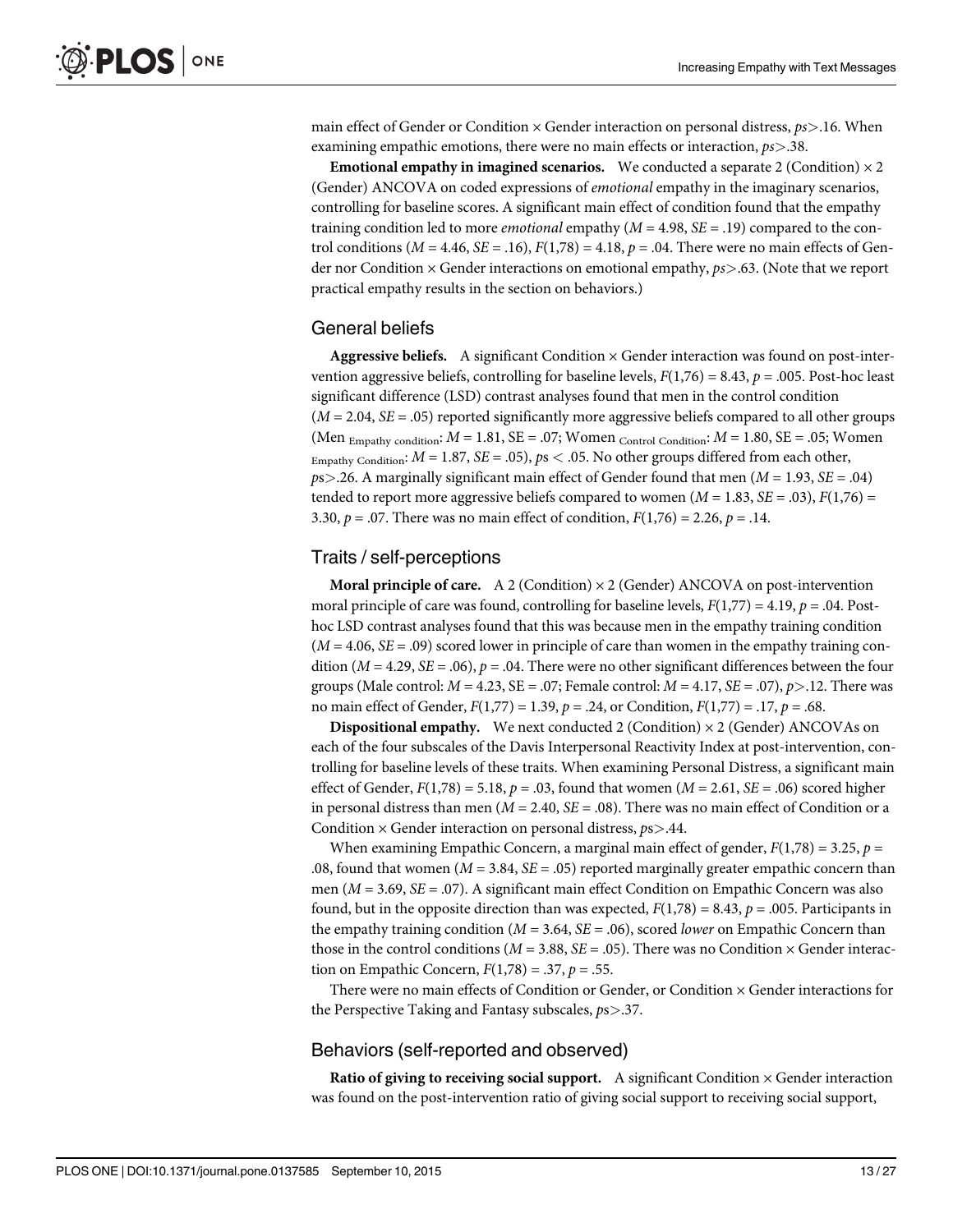controlling for baseline levels of this ratio,  $F(1,67) = 4.60$ ,  $p = .04$ . Post-hoc LSD contrast analyses found that condition influenced the giving/receiving ratio in men, but not in women. Men who were in the empathy training condition had higher giving/receiving ratios ( $M = 1.10$ ,  $SE =$ .10) than men in the control conditions ( $M = 0.84$ ,  $SE = .07$ ),  $p = .03$ . Women's giving/receiving ratios were unaffected by condition (Control:  $M = .94$ ,  $SE = .06$ ; Empathy:  $M = .88$ ,  $SE = .06$ ),  $p = .56$ . In addition, men in the empathy condition had marginally higher giving/receiving ratios than women in the empathy condition,  $p = 0.06$ . No other simple effects were significant in the interaction,  $ps > 15$ . There was no main effect of Gender,  $F(1,67) = .68$ ,  $p = .41$ , or Condition,  $F(1,67) = 2.09$ ,  $p = .15$ , on support ratios.

Helping behavioral intentions. On average, 73% of participants offered to volunteer for the anti-bullying organization after watching the distressed person being bullied during the second lab session, and a logistic regression found that this was unrelated to Condition, Gender, or their interaction,  $ps > .82$ . However, among those who chose to help, a marginal main effect of condition found that participants in the high empathy condition ( $M = 4.06$ ,  $SE = .26$ ) had slightly higher willingness to donate more hours of volunteering to the organization than participants in the control conditions  $(M = 3.47, SE = .23), F(1,49) = 2.88, p = .096$ . There was no main effect of gender or Condition × Gender interaction on the number of volunteer hours among participants who offered to help, ps>.12.

Observer-reported empathy. Research assistants rated participants' empathy levels after their brief interactions in the lab room. They were unaware of participants' condition and helping behaviors when they provided this rating. This analysis was similar as the prior analyses except that we also included RA gender as a moderator, because of the possibility that RAs would rate participants of the same sex as more empathic. Thus, a 3-way 2 (Condition)  $\times$  2 (Participant Gender)  $\times$  2(RA Gender) ANCOVA was conducted. A marginally significant main effect of condition was found: research assistants rated participants in the empathy training condition as marginally more empathic  $(M = 5.62, SE = .21)$  compared to participants in the control conditions  $(M = 5.15, SE = .28)$ ,  $F(1,71) = 2.75$ ,  $p = .10$ . All other main effects and interactions were non-significant,  $ps$  > .16.

We also calculated a change score, which subtracted the RA-rated baseline empathy scores from the post-intervention scores. This score might be more appropriate considering that participants were rated as high in empathy, overall. Thus, changes in how people rate them before versus after the intervention might be more relevant. A 3-way 2 (Condition)  $\times$  2 (Participant Gender)  $\times$  2(RA Gender) ANOVA was conducted on this change score. A main effect of condition found that participants in the empathy training condition  $(M = 1.22)$  had a larger increase in observer-rated empathy than participants in the control conditions  $(M = -0.01)$ ,  $F(1.72) =$ 9.42,  $p = .003$ . There was a marginal Condition  $\times$  RA gender,  $F(1,72) = 2.75$ ,  $p = .10$ , such that male RAs on average saw more increases in empathy in the empathy condition ( $M_{\text{empathy}} =$ 1.69 versus  $M_{control} = -0.20$ , compared to female RAs ( $M_{empty} = 0.75$  versus  $M_{control} = 0.19$ ). No other effects emerged as significant,  $ps$  > .28.

Practical empathy in imagined scenarios. A main effect of condition found that the empathy training condition led to marginally *less* practical empathy  $(M = .33, SE = .13)$  compared to the control conditions  $(M = .63, SE = .11), F(1,78) = 3.26, p = .075$ . There were no main effects of Gender nor was there a Condition × Gender interaction on practical empathy,  $ps > .22$ .

#### Covert follow-up (Time 3) Measures

We examined whether there was an effect of condition or gender on the tendency to respond to the hostile text message ( $1 = yes$ ,  $0 = no$ ) sent about 6 months after participants were in the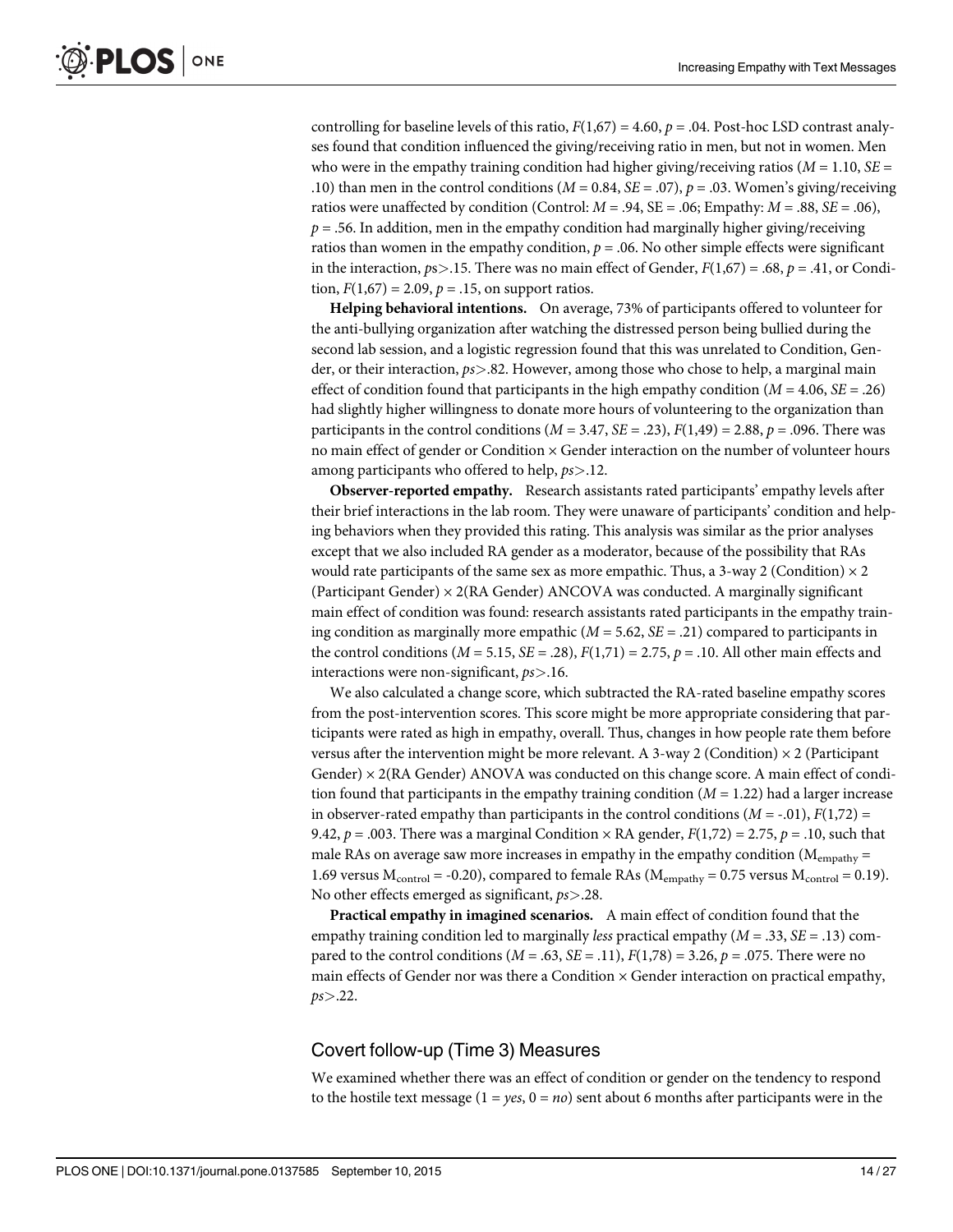lab. There was no effect of either condition,  $p = .46$ , or gender,  $p = .74$ , suggesting that the missing (non-response) values were unrelated to our key predictors. Thus, listwise deletion may be an appropriate method of dealing with the missing data, even though it reduces our sample size substantially (from 79 to 43).

A 2(Condition) × 2(Gender) ANOVA tested participants' coded responses to the hostile text message (higher = more prosocial). A main effect of Gender found that women sent more prosocial responses than men (*Women* = 2.25, *SE* = .11; *Men* = 1.78, *SE* = .13),  $F(1,39) = 7.59$ ,  $p = .009$ . In addition, a main effect of Condition found that those in the high empathy condition  $(M = 2.25, SE = .12)$  sent more prosocial (less hostile) responses than those in the control conditions ( $M = 1.78$ ,  $SE = .12$ ),  $F(1,39) = 7.59$ ,  $p = .009$ . The interaction of Gender  $\times$  Condition was not significant,  $p = .87$ . These main effects remained significant even after controlling for the number of months since the study, suggesting that the behavioral effects of the empathy training did not fade over time, and that we were able to change habitual responses. Indeed, the correlation between the coded response and the number of months was  $r = .06$  ( $p = .80$ ) in the control conditions and  $r = -.06$  ( $p = .81$ ) in the empathy condition.

#### Overt follow-up (Time 4) Measures: Affective (motives and emotions)

Feelings of social connectedness. The analysis revealed no main effect of Condition on feelings of social connectedness,  $F(1,56) = 2.57$ ,  $p = .11$ , but Gender did have a significant effect, such that men ( $M = 3.60$ ,  $SE = .21$ ) felt more socially connected on average compared to women ( $M = 3.17$ ,  $SE = .17$ ),  $F(1,56) = 6.19$ ,  $p = .02$ . However, this was qualified by a significant interaction,  $F(1,56) = 4.09$ ,  $p = .05$ . When splitting by Gender, there was no effect of Condition on women,  $F(1,33) = .14$ ,  $p = .72$ , but there was a significant Condition effect on men such that they felt more connected in the high empathy condition ( $M = 4.20$ ,  $SE = .32$ ) compared to the control conditions ( $M = 3.00$ ,  $SE = .26$ ),  $F(1,23) = 8.42$ ,  $p = .008$ .

Motives for volunteering. An ANOVA examined the effect of Condition and Gender on participants' motives for volunteering. We did not control for baseline motives because the baseline measures used an open-ended format that did not directly correspond with the standardized scale used in the overt follow-up. (However, results remain similar when controlling for baseline motives, coded as 1 if present and 0 if absent). There were no significant main effects nor interactions on either other-oriented,  $ps > 20$ , or self-oriented motives,  $ps > 52$ .

#### Traits / self-perceptions

**Dispositional empathy.** Separate 2(Condition)  $\times$  2(Gender) ANOVAs were conducted on the four dispositional empathy subscales. We did not control for baseline levels because a modified version of the scale was used in which participants reported their empathic tendencies compared to people their own age. (However, results remain similar when controlling for baseline trait empathy scores.) A marginal main effect of gender found that women ( $M = 2.68$ ,  $SE = .13$ ) scored higher in Personal Distress than men ( $M = 2.35$ ,  $SE = .16$ ),  $F(1,56) = 2.79$ ,  $p = .10$ . There was no main effect of Condition nor was there a Condition  $\times$  Gender interaction on Personal Distress,  $ps > 0.31$ . There were no significant main effects or interactions for Perspective Taking,  $ps > 11$ , Empathic Concern,  $ps > 16$ , and Fantasy,  $ps > 0.55$ .

#### Behaviors (self-reported and observed)

Number of in-person social interactions. A main effect of Condition on social interactions found that participants in the empathy training condition ( $M = 5.84$ ,  $SE = .67$ ) reported talking to more people face-to-face in the past 2 hours than those in the control conditions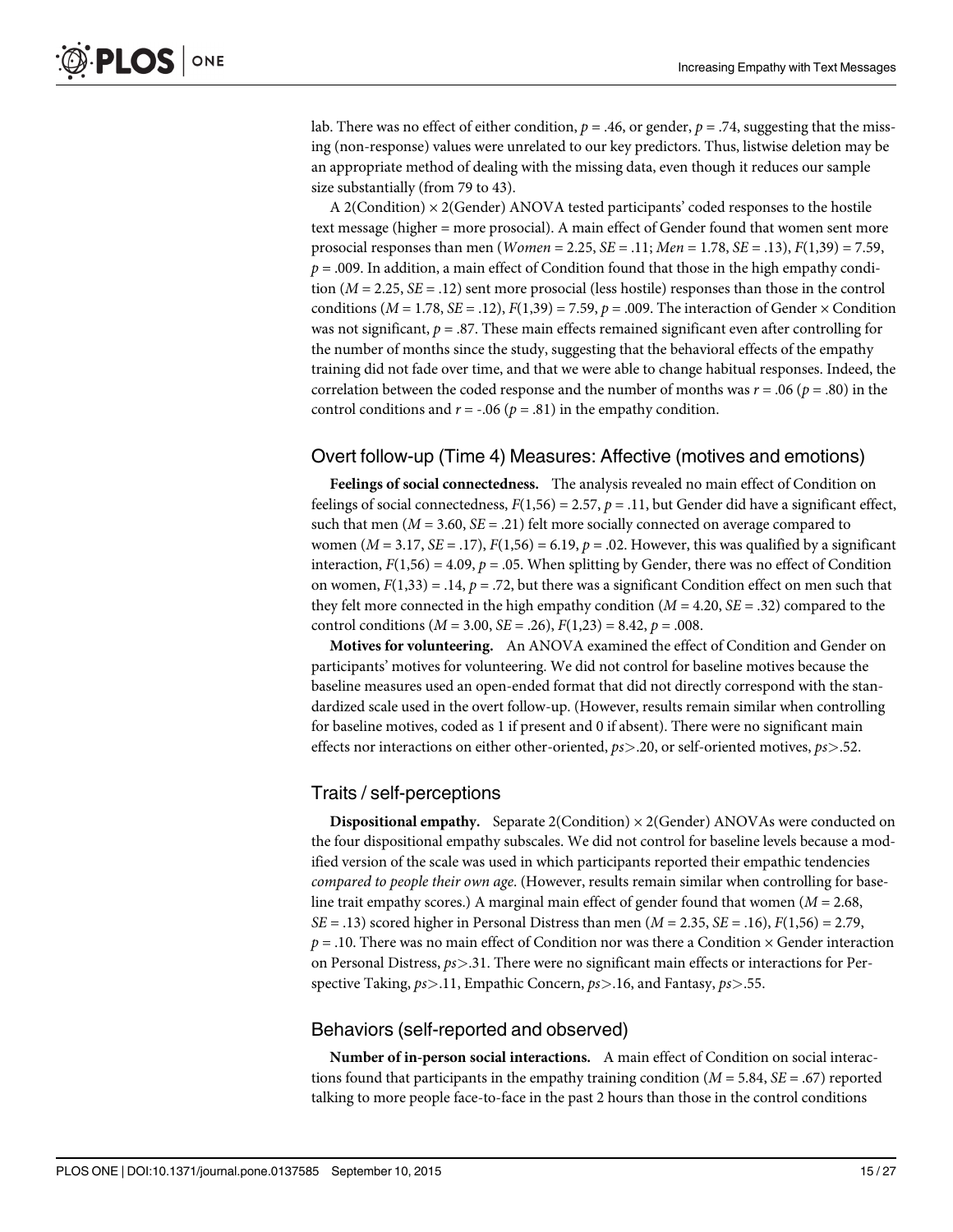<span id="page-15-0"></span> $(M = 3.13, SE = .60), F(1,56) = 8.77, p = .004.$  There was no main effect of Gender,  $F(1,56) =$ .03,  $p = .85$ , or interaction,  $F(1,56) = .97$ ,  $p = .33$ .

Ratio of giving to receiving social support. An  $2$ (Condition)  $\times$  2(Gender) ANCOVA conducted on the ratio of giving social support to receiving social support, controlling for the baseline support ratio found no significant main effects or interaction, ps>.44.

Social dilemma game. We examined the effect of Gender and Condition on the tendency to cooperate (coded as 1) versus defect (0) in the social dilemma game (75% of participants cooperated). No effects emerged as significant,  $ps > 11$ .

#### **Discussion**

This study is among the first that takes a multidimensional approach toward empathy and its correlates, examining how a daily intervention program delivered by text message, Text to Connect, can affect the affective, self-perception, and (self-reported and observed) behavioral aspects and implications of empathy (See [S2 Table](#page-20-0) for a detailed summary of the results). This multidimensional framework proves interesting and important in light of the mixed findings. Overall, the empathy messages seemed to have the strongest effects in the domain of (selfreported and observed) behaviors, with the most notable findings being that participants in the empathy condition reported that they would volunteer marginally more hours to help a person in distress, were rated by observers as more empathic, responded more prosocially to a stranger who sent them a hostile text message (covert follow-up), and reported more face-to-face social interactions 6 months after the intervention. These behavioral changes are important in themselves, because many would agree that kinder and more socially connected society is desirable to build. Yet there are many reasons to behave prosocially, including self-serving ones (e.g. to look good, to have others return the favor, to bask in the warm glow of giving), and proponents of a kinder and more socially connected society would likely want the kindness to run deeper.

That is why we also assessed more immediate and affective empathic responses. Arguably, it is more empathic for people to help others because they care about others' well-being and want to alleviate their suffering, not simply for more strategic reasons. In this study, the empathy messages also produced some change in this more immediate, affective domain. For example, participants in the empathy condition reported more prosocial, and less selfish, motives for their ongoing volunteering activities compared to those in the control conditions. Moreover, although participants did not necessarily report feeling more distress on behalf of a needy target (i.e. empathic concern), they did have lower personal distress feelings. This is notable since prior research has found that high personal distress can inhibit helping behavior [[105](#page-24-0)]. In addition, in the domain of general beliefs, males in the empathy condition were also less likely to believe that aggression was acceptable. Taken together these pilot study results suggest that the empathy-training intervention could contribute to more prosocial emotional responses, motives, and (self-reported and observed) behaviors.

Yet, what is perhaps most interesting about the findings is that participants in the empathy condition had significantly lower empathic concern. This is surprising because it makes sense that the various domains of empathy and broader prosociality would fit together more consistently. Although we did not predict these results in advance, it is possible that these relatively lower self-perceptions of empathy stem from either contrast effects [\[106,](#page-24-0) [107](#page-24-0)] or frame of reference effects [[108](#page-24-0)–[110](#page-24-0)]. Both of these processes could lead to a decrease in self-perceived empathy even when other evidence (e.g. observer effects, behavioral intentions) suggests otherwise. For example, with respect to contrast effects, it is possible that when exposed to six empathy-building text messages per day, participants became more aware of the high standard of empathy and compassion, and how much they personally deviate from this standard. Perhaps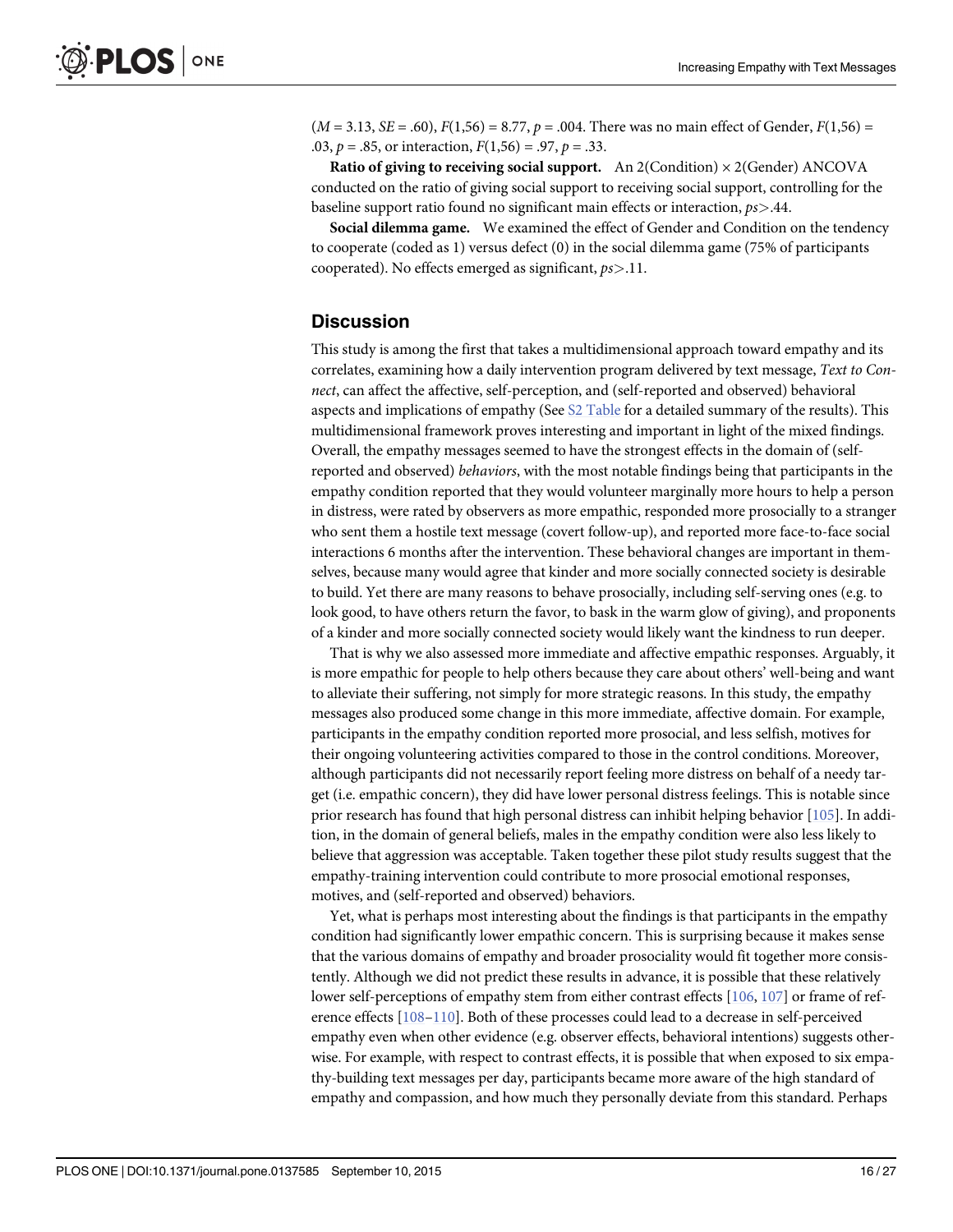<span id="page-16-0"></span>they occasionally found the messages annoying or refused to follow through on them, and if so, this might have led to self-perceptions of being less than empathic. Indeed, some research finds that people who are asked to recall many (twelve) examples of their assertive behavior see themselves as less assertive than those who are asked to recall fewer (six) examples—even though those who are asked to recall more actually do so [[111](#page-24-0)]. This suggests that it is possible that intensive daily reminders of a trait could ironically lead to lowered self-perceptions of that trait even as it increases trait-relevant behaviors. Future studies should attempt better understand the psychological processes that created these contrast effects in self-judgments.

With respect to frame of reference effects, it is possible that the intensive daily reminders of empathy made participants believe that most people were more empathic than them. This altered reference group could have made them see themselves as less empathic in comparison. We tried to address this interpretation by asking participants to respond to the identical dispositional Empathic Concern items during the overt follow-up phase, except that we specified the reference group to be "other people your age." We found that there were no longer any effects of condition on empathic traits in the follow-up phase, suggesting that reference group effects might have partially explained the results.

In any case, although the lowered self-perceptions of empathy were not expected, they can make us more confident that our results cannot simply be explained by socially desirable responding. If that were the case, then participants likely would have consistently reported more empathic and prosocial traits in the empathy training condition. Instead, participants specifically reported lower self-perceived dispositional empathic concern. When it comes to beliefs (i.e. that aggression is acceptable), motivations (i.e. for volunteering), support provision, and other self-reported and observed behaviors, the results are more consistent–empathy training increases participants' prosociality.

Notably, empathy training did not influence whether participants would cooperate with their fellow participants in a social dilemma game, and this might be because cooperation with an abstract partner who is not in need is not necessarily the same as empathizing with someone in distress. This can help to point to the boundary limits of Text to Connect–it may be better at affecting more central aspects of empathy related to others' distress and needs than more peripheral domains of prosocial behavior.

Empathy research is rife with definitional and measurement problems, which is in part why we included a number of different operationalizations and measures. This paper cannot resolve these issues, but can point to different general domains of empathy (immediate affective / motivational components versus more chronic traits) and different implications for different types of behaviors (i.e. empathy-based forms of prosocial behavior versus more general forms such as cooperation).

In terms of gender, it is notable that there were not consistent main effects of gender, despite the fact that many of these measures are known to be associated with gender. To some extent, this could be explained by the fact that the analyses controlled for baseline scores on the measures. There were also no consistent interactions between gender and condition; yet, the few significant interactions found that the empathy training program seemed to be more effective for males on these measures. It remains unclear why the program worked better for males on some measures but not others. Perhaps this may be pursued with brain imaging approaches which have indicated that females and males rely on divergent processing strategies when solving emotional tasks [[112\]](#page-24-0). Specifically, females have been shown to recruit more emotion and self-related regions, whereas males activate more cortical cognition areas which may be more affected by the strategies in Text to Connect.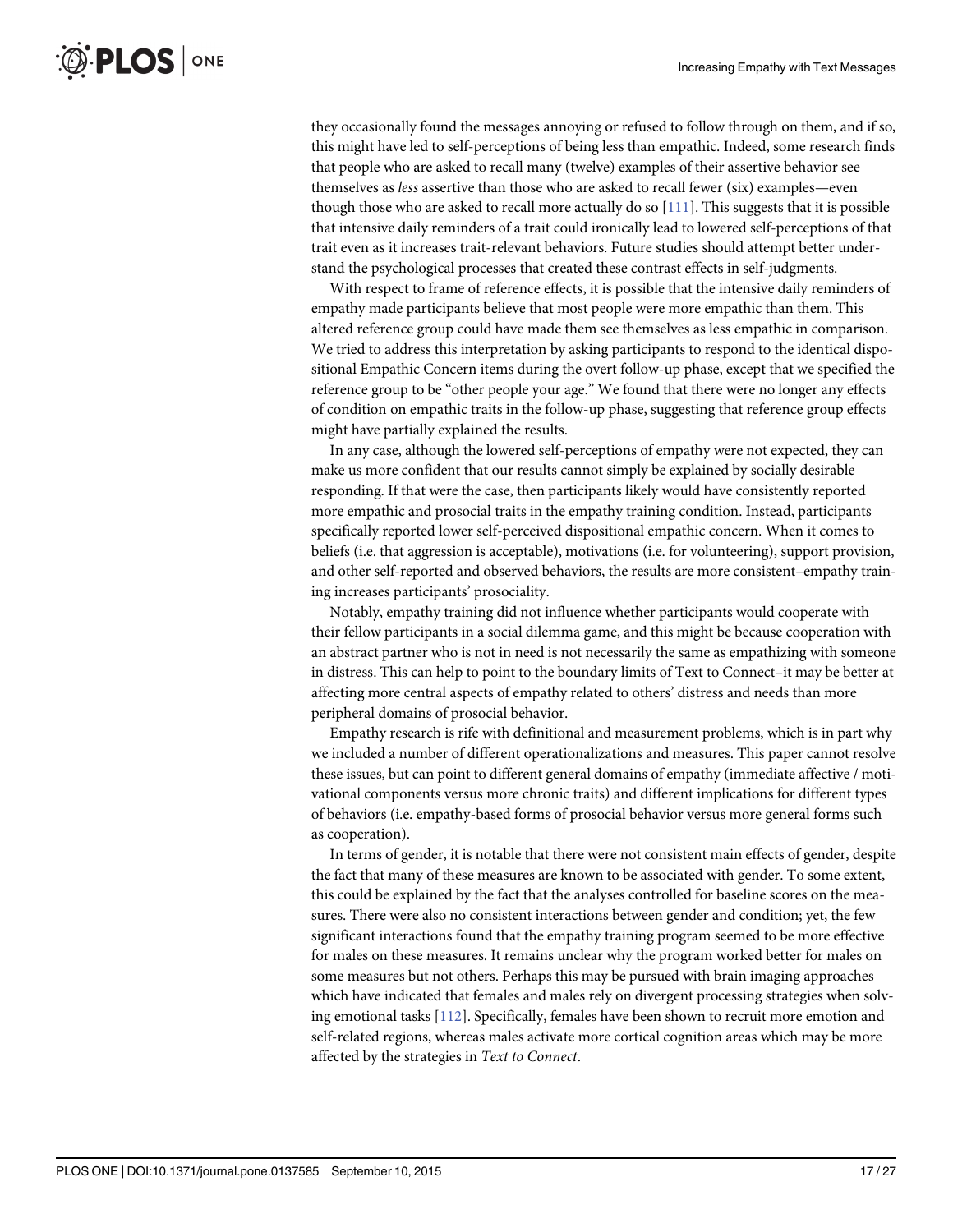#### <span id="page-17-0"></span>Theoretical and applied implications

This paper makes a number of contributions. Theoretically, it contributes to a literature that often relies on correlational or longitudinal data because many scholars see empathy as a relatively stable disposition that is therefore not amenable to change. Correlational research makes it impossible to know the directionality of the effects, such as if empathy causes increased prosocial behaviors, decreased aggression, and better health and well-being, or if such outcomes instead lead to higher empathy. Both types of studies are also subject to additional third variables that may better explain the correlations with empathy (e.g. social desirability, socioeconomic variables). Our experimental approach can address these problems.

Our results suggest that empathy is multidimensional and that an experimental intervention can differentially impact various facets and correlates of empathy. Notably, we find that affective measures of empathy and prosocial behaviors appear to be more responsive to experimental influence than trait measures of personality. In terms of trying to increase prosociality in the real world, shifting empathic behavior and tendencies may have a more direct positive impact than merely shifting self-perceptions of empathic traits. This is consistent with theory and practice in modern behavioral intervention that verbally mediated beliefs may differ from real contingencies that take place at the present moment (e.g.,  $[113]$  $[113]$ ).

Practically, we have created an inexpensive, easy to administer program, Text to Connect, that promotes empathic motivations and prosocial behaviors among college students and can be widely distributed and implemented within day-to-day natural activities. After future research determines appropriate dosage levels that limit contrast effects on empathic self-perceptions, there may be many practical applications for such a program, with the caveat that additional studies are needed to examine the efficacy of such messages among other populations. For example, this program could potentially be helpful in reducing aggression or bullying behavior in high-risk adolescents/emerging adults or other groups (e.g. narcissistic people [\[114\]](#page-24-0)).

In addition, empathy has been shown to be associated with a number of benefits in the workplace  $[115-117]$  $[115-117]$  $[115-117]$  $[115-117]$ . Thus, a similar text messaging program could be used to help train managers to take the perspective of their employees—something that is inhibited when in positions of power [[118\]](#page-25-0). This program could also be adapted to help train doctors, therapists, and social workers to be more empathic of their patients' needs, since research has found that empathy in mental and physical health professionals is associated with better patient outcomes [[20,](#page-21-0) [119](#page-25-0)–[123\]](#page-25-0).

Finally, this program could also be adapted to help increase young adult parents' sensitivity to their child's cues, since sensitive parenting predicts healthier future child outcomes [\[124](#page-25-0)– [127](#page-25-0)], reduced antisocial behavior and callous unemotional traits among youth [\[128](#page-25-0)], and also potentially improved outcomes for offspring of parents with mental health issues [\[129](#page-25-0)–[131\]](#page-25-0).

#### Strengths, limitations, future directions

Our paper describes the development and initial pilot evidence for the efficacy of a text message based empathy-building intervention. The six month double-blind follow up demonstrates that there can be relatively long-term benefits of this intervention; however, future research is needed with longer follow-up periods and larger samples. Also, in future research we will continue to refine the messages and optimal intervention dosage to further explore the potential impact. This is the first known study to try to create changes in empathy using text messages. Although the study finds that more immediate and concrete outcomes (e.g. self-reported and observed behaviors) were more consistent than more abstract dispositional-level ones, this disconnect in itself is interesting and warrants future research. Since most of the measures in the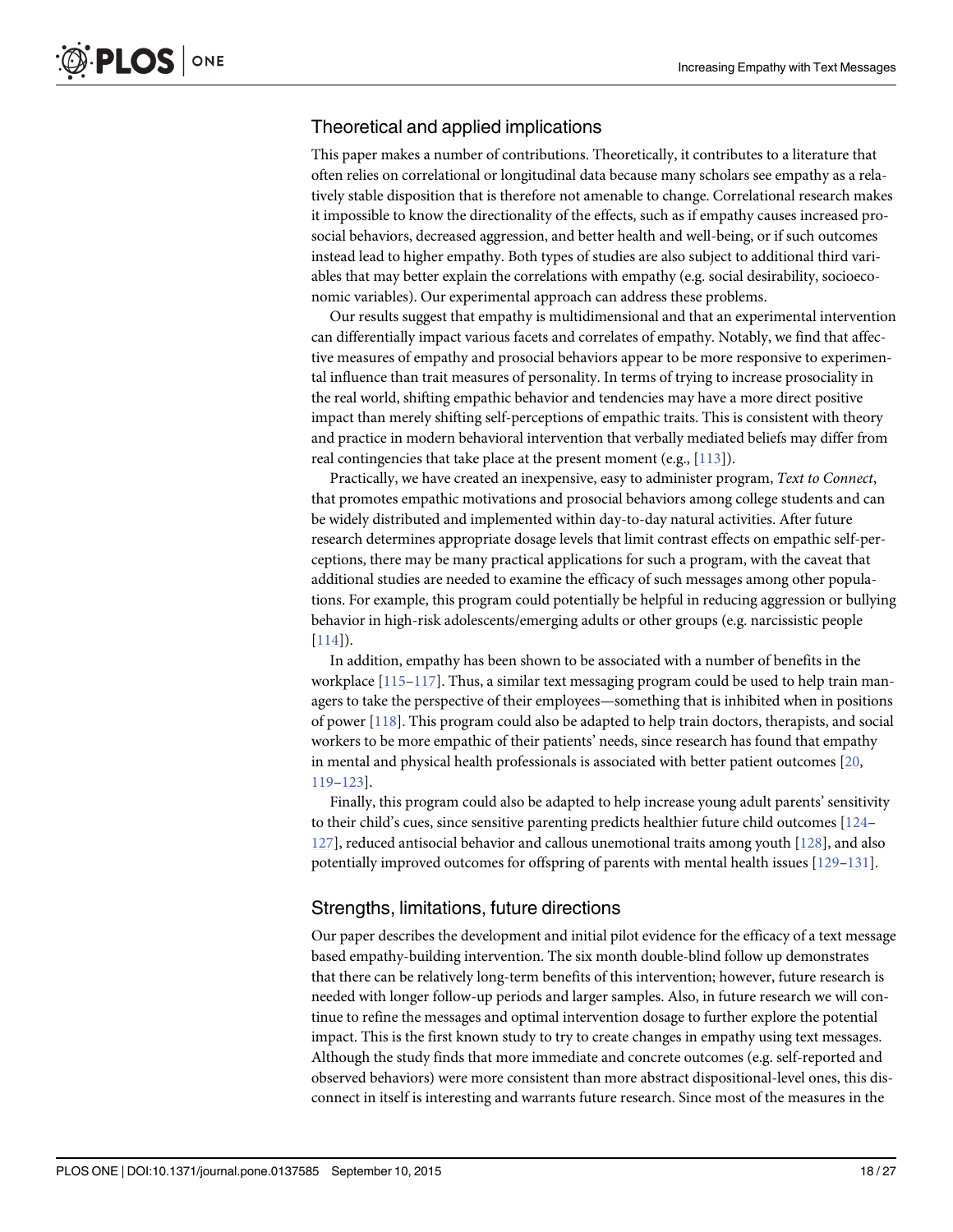<span id="page-18-0"></span>current study relied on self-reports, more behavioral measures are need to properly assess Text to Connect in the future.

Several other limitations remain. For example, because of our limited funding, we were only able to collect data from a relatively small sample. This small sample size led to low statistical power, limiting our ability to test for the difference between both types of control groups with the intervention group. However, we consider this study a pilot test, and will conduct larger randomized control trials in the future. We urge readers to consider the results presented using the Cohen's D effect sizes, which are reported in [S2 Table](#page-20-0). Unlike p-values, effect sizes are not dependent upon sample sizes, and thus, it makes sense in the context of a small pilot study to use them as a more reliable guide.

The potential for false positives (Type I errors) must be considered in this study. Since there were 28 dependent measures, and we expect that 1 in 20 (p-value = .05) will be a false positive, it is likely that at least one of our results is a false positive when considering all of these results together. However, the main result that a brief messaging intervention can affect some types of empathic habits appears robust, and one of the purposes of our study was to narrow down the specific types of empathy and related outcomes that would be most affected by Text to Connect.

Still, in [S2 Table,](#page-20-0) we used the Benjamini-Hochberg test to calculate the false positive probability of each outcome [\[132\]](#page-25-0). When setting the false positive rate at 15%, which is reasonable for an exploratory study, all results that were statistically significant at p < .05 had a false positive rate that was below 15%. Future studies should include larger sample sizes, but we report the results of Text to Connect as is in the interests of avoiding false negatives (Type II errors) in a pilot study testing a novel, potentially beneficial intervention.

Another potential limitation is that the sample mainly consisted of college students. Perhaps this group should be targeted because research has found declines in empathy among them [[7\]](#page-20-0) and because empathy is relatively lower among higher socioeconomic status groups compared to lower socioeconomic status groups [[133](#page-25-0), [134](#page-25-0)]. However, it is unclear if these results would generalize to other populations, thus posing an additional avenue for future research.

In addition, we did not have any way to measure whether participants opened the text messages or read them. We also did not ask participants if they actually implemented the instructions. There were several reasons for this. First, participant burden in this study was already high. They received 6 intervention messages daily and also received 6 data collection (e.g. mood) questions each day. They then responded to those data collection measures. This is a total of 18 messages daily between the researchers and the participants. Adding a question about whether they implemented the instruction, plus their response, would increase this to a total of 30 messages per day, which is an undue burden. In addition, we did not ask participants whether they followed the instructions because we were trying to design a program that could be implemented and disseminated in real world settings if there was evidence that it worked. Asking people whether they followed the instructions is not naturalistic and also shifts the motivation more extrinsically and less intrinsically. Thus, it remains unclear if the effects exist because participants simply know they are receiving empathic instructions, because they read the full instructions, and / or because they act on them. However, we do know that participants read the mood / social interaction question that came 5 minutes after the intervention text message over 90% of the time, making it plausible that participants also read the message that came before it.

It also remains unclear whether the behavioral, cognitive, or emotional aspects of the intervention contributed to the results, and future studies should disentangle these three components of Text to Connect to determine the extent to which they each independently contribute to increase empathy and prosocial behavior. We suspect that messages that address emotional aspects of empathy would be more effective than cognitive or behavioral ones alone. Emotional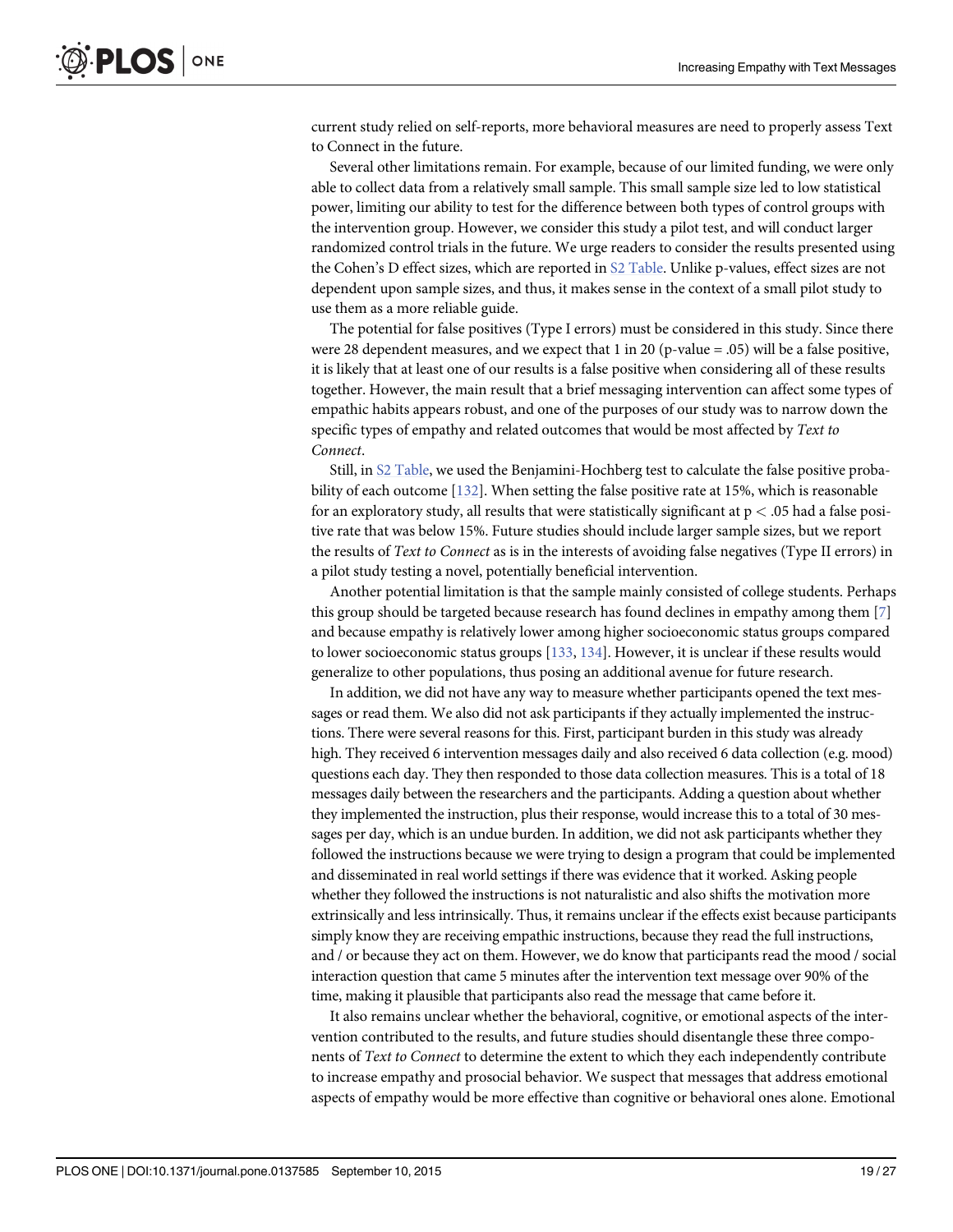<span id="page-19-0"></span>aspects of empathy tap into altruistic motivation (i.e. the desire to help others), while cognitive (e.g. taking others' perspectives) and behavioral (e.g. helping others) aspects of empathy can both be motivated by more self-oriented goals.

Future research should also examine whether the dosage matters. Participants in the current study received 6 messages a day, which is admittedly a fairly intensive approach. We chose this relatively high frequency of messages because we were attempting to create empathic habits-ofmind. However, it may have had the unintended side effect of making participants see themselves as less empathic when they noticed themselves deviating from such a high standard. It is possible that a lower dosage would have the same positive consequences as the current study, without creating the ironic changes in empathic self-perceptions. This is a similar rationale as in pharmaceutical trials, where it is desirable to determine the smallest dosage possible in order to achieve the desired results without side effects. Yet to date, nearly all published mobile intervention trials do not vary dosage, but simply compare receiving one type of intervention to a control group [\[72\]](#page-23-0), as in the current study.

Another potential future direction of this research would be into the physiological and brain mechanisms that may underlie the empathy intervention. A growing literature has addressed the brain mechanisms of empathy  $[135, 136]$  $[135, 136]$  $[135, 136]$ . Recent work suggests that brain areas that respond to baby stimuli overlap with some of these empathy regulation areas [[137](#page-25-0), [138](#page-25-0)]. For example, one study showed that dimensions of empathy were related to certain brain responses in a parent-response task [[139](#page-26-0)]. Indeed, empathy figures prominently in the NIMH research domain for social processes and the construct of understanding others, with the belief that better understanding the brain mechanisms is central to addressing mental health concerns [[140](#page-26-0), [141](#page-26-0)] including depression [\[142\]](#page-26-0). With respect to parenting, we speculate that understanding and optimizing empathy among parents may lead to higher empathy in subsequent generations, with the potential for related social benefits.

Finally, mobile intervention studies rarely compare the strength of mobile interventions to actual face-to-face interventions of a comparable nature [\[72](#page-23-0)]; yet, it is important to do so in order to determine which type of intervention is most effective. As reviewed in the introduction, there are a number of effective ways to increase empathy using face-to-face methods. Considering the interpersonal nature of empathy, it may be even more desirable to use such methods whenever possible. Moreover, it is very likely that those more emotionally evocative, face-to-face, interventions would be more effective at making people more empathic. However, it is not always possible to conduct resource-intensive face-to-face interventions, and mobile interventions can be effective in these cases.

#### **Conclusion**

Strong social connections are critical to humans' health and well-being [[1,](#page-20-0) [2\]](#page-20-0), and it is important to find ways to help people develop their ability to feel compassion and give care to others. Although at times mobile technologies may seem to disconnect us from each other  $[9, 10]$  $[9, 10]$  $[9, 10]$  $[9, 10]$ , in this study we find that they can also be used to increase (self-reported and observed) prosocial behaviors and empathic motivations. We used a theoretically driven approach to build young adults' prosociality and found that participants who received daily reminders to care about others over a 2 week period had more altruistic motivations and behaviors, even up to 6 months later. Yet surprisingly, they simultaneously rated themselves as less empathic on self-reported traits. Future research will help us to better understand these results. Until then, researchers and practitioners should use this empathy-building intervention with these mixed results in mind, being aware of the potential limits of technological interventions to improve such a fundamentally social tendency.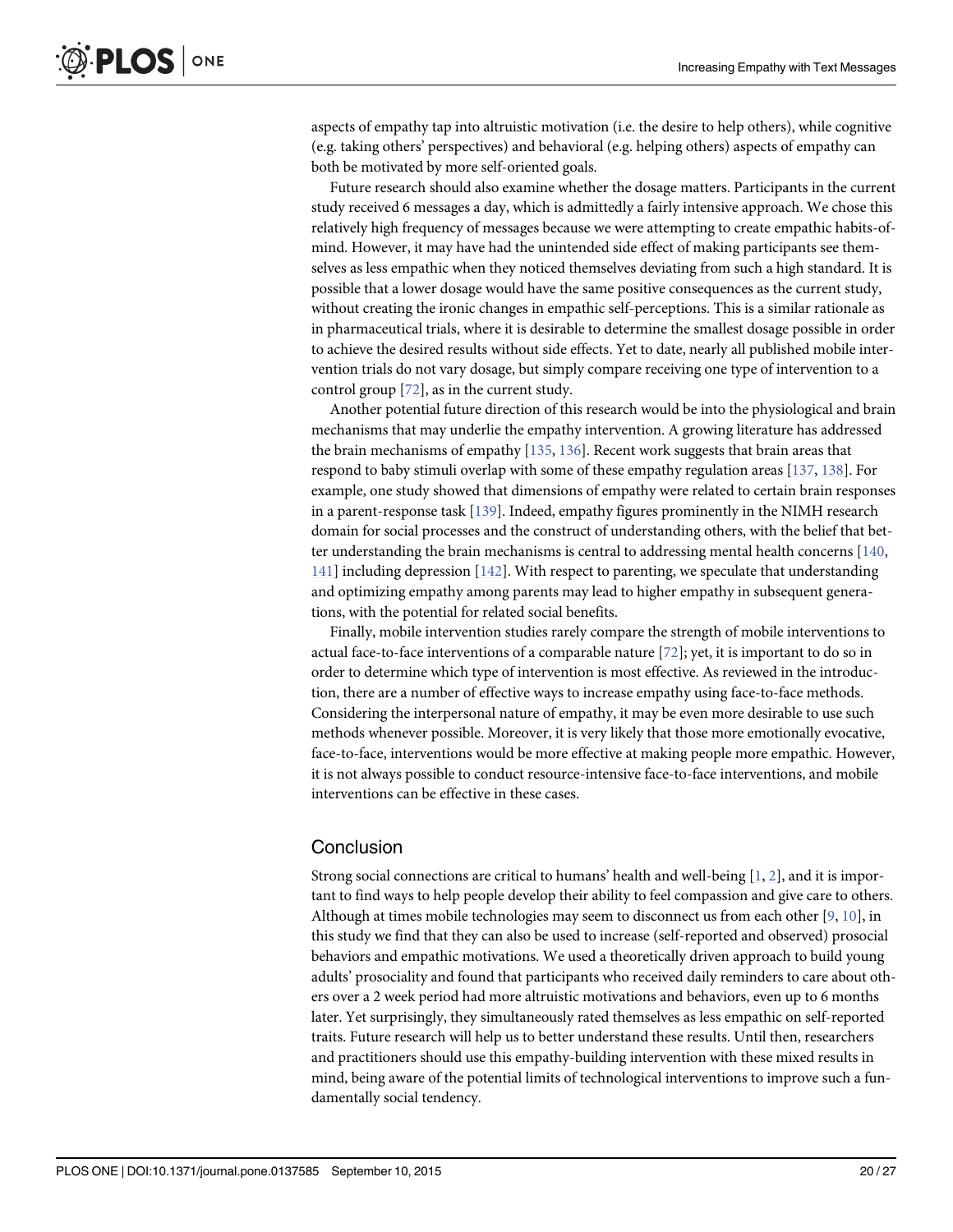#### <span id="page-20-0"></span>Supporting Information

[S1 Table](http://www.plosone.org/article/fetchSingleRepresentation.action?uri=info:doi/10.1371/journal.pone.0137585.s001). Full text of text messages in study. (DOCX)

[S2 Table](http://www.plosone.org/article/fetchSingleRepresentation.action?uri=info:doi/10.1371/journal.pone.0137585.s002). Detailed summary of results. (DOCX)

#### Acknowledgments

Thank you to undergraduate members of the Interdisciplinary Program for Empathy and Altruism Research for assistance with data collection, Matthew O'Donnell for assistance with programming, and Shaun Ho for comments on an earlier version of this manuscript. Sara Konrath is grateful to Joshua Fellman and Mei-Ning Chang for their generous provision of writing retreat space while working on this manuscript.

#### Author Contributions

Conceived and designed the experiments: SK EF AFF. Performed the experiments: SK AFF ML. Analyzed the data: SK AFF. Contributed reagents/materials/analysis tools: SK. Wrote the paper: SK EF AFF ML JS RT RC MW.

#### References

- [1.](#page-1-0) House J, Landis K, Umberson D. Social relationships and health. Science. 1988; 241(4865):540–5. doi: [10.1126/science.3399889](http://dx.doi.org/10.1126/science.3399889) PMID: [3399889](http://www.ncbi.nlm.nih.gov/pubmed/3399889)
- [2.](#page-1-0) Konrath S, Brown SL. The effects of giving on givers. In: Roberts N, Newman M, editors. Handbook of Health and Social Relationships: American Psychological Association; 2012.
- [3.](#page-1-0) Putnam R. Bowling alone: The collapse and revival of American community. New York, NY: Simon & Schuster; 2000.
- 4. Twenge J, Foster J. Mapping the scale of the narcissism epidemic: Increases in narcissism 2002– 2007 within ethnic groups. Journal of Research in Personality. 2008; 42(6):1619–22. doi: [10.1016/j.](http://dx.doi.org/10.1016/j.jrp.2008.06.014) [jrp.2008.06.014](http://dx.doi.org/10.1016/j.jrp.2008.06.014)
- 5. Twenge J, Konrath S, Foster J, Campbell WK, Bushman B. Egos inflating over time: a cross-temporal meta-analysis of the Narcissistic Personality Inventory. Journal of Personality. 2008; 76(4):875–902; discussion 3–18. Epub 2008/05/30. doi: JOPY507 [pii] doi: [10.1111/j.1467-6494.2008.00507.x](http://dx.doi.org/10.1111/j.1467-6494.2008.00507.x) PMID: [18507710](http://www.ncbi.nlm.nih.gov/pubmed/18507710).
- 6. Konrath S, Chopik W, Hsing C, O'Brien E. Changes in attachment style in American college students over time: A meta-analysis. Personality and Social Psychology Review. 2014;in press.
- [7.](#page-2-0) Konrath S, O'Brien E, Hsing C. Changes in dispositional empathy in American college students over time: a meta-analysis. Personality and Social Psychology Review. 2011; 15(2):180–98. Epub 2010/ 08/07. doi: 1088868310377395 [pii] doi: [10.1177/1088868310377395](http://dx.doi.org/10.1177/1088868310377395) PMID: [20688954.](http://www.ncbi.nlm.nih.gov/pubmed/20688954)
- [8.](#page-1-0) O'Brien E, Konrath SH, Grühn D, Hagen AL. Empathic concern and perspective taking: Linear and quadratic effects of age across the adult life span. The Journals of Gerontology Series B: Psychological Sciences and Social Sciences. 2013; 68(2):168–75.
- [9.](#page-1-0) Konrath S. The empathy paradox: Increasing disconnection in the age of increasing connection. In: Luppicini R, editor. Handbook fo Research on Technoself: Identity in a Technological Society. Hershey, PA: IGI Global; 2012. p. 204–28.
- [10.](#page-1-0) Turkle S. Alone together: Why we expect more from technology and less from each other: Basic Books; 2012.
- [11.](#page-1-0) Ellison N, Steinfield C, Lampe C. The Benefits of Facebook "Friends:" Social Capital and College Students' Use of Online Social Network Sites. Journal of Computer-Mediated Communication. 2007; 12 (4):1143–68. doi: [10.1111/j.1083-6101.2007.00367.x](http://dx.doi.org/10.1111/j.1083-6101.2007.00367.x)
- [12.](#page-1-0) Ellison N, Steinfield C, Lampe C. Connection strategies: Social capital implications of Facebookenabled communication practices. New Media & Society. 2011:1461444810385389.
- [13.](#page-1-0) Bryant BK. An index of empathy for children and adolescents. Child Development. 1982:413–25.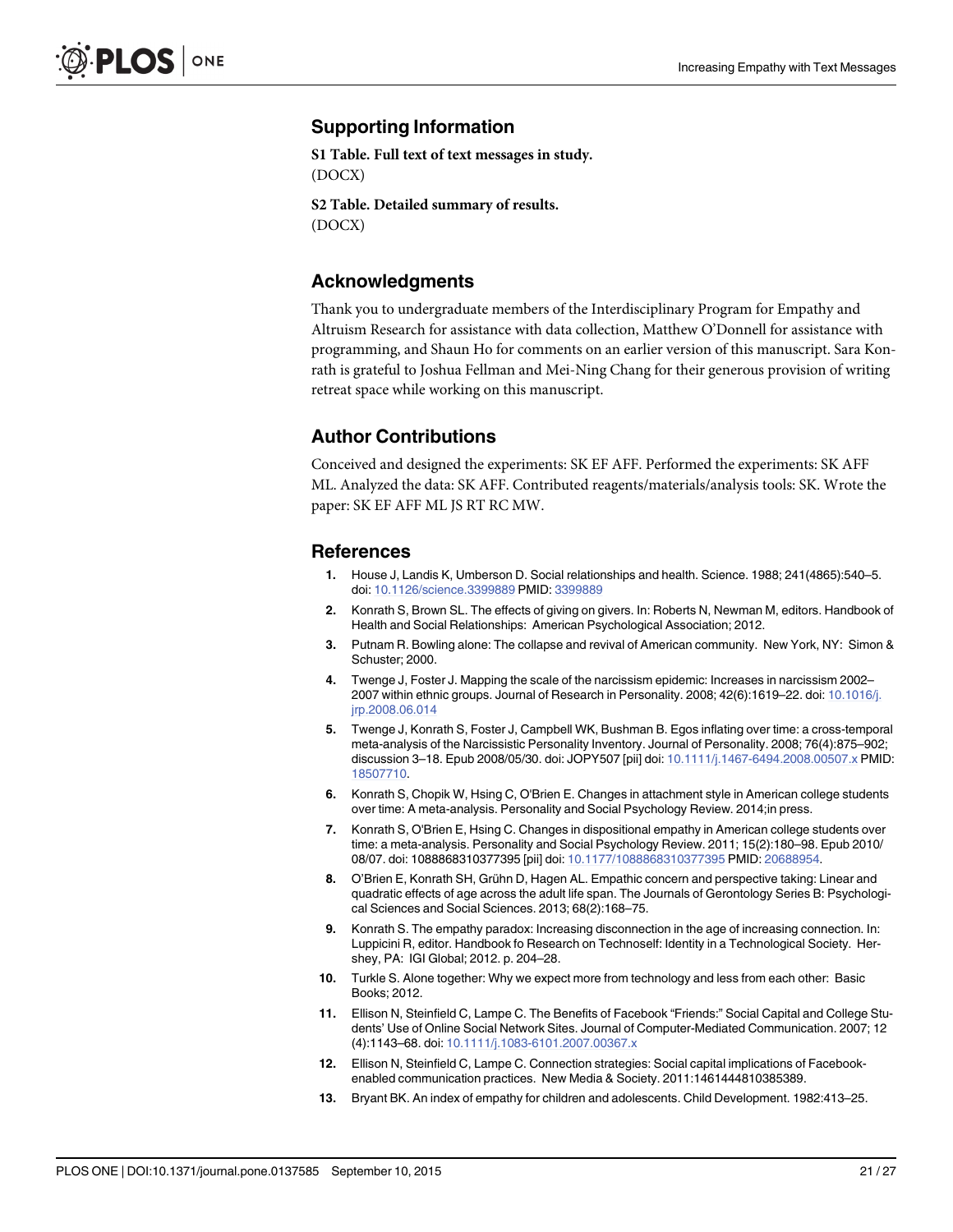- <span id="page-21-0"></span>[14.](#page-1-0) Davis M. Measuring individual differences in empathy: Evidence for a multidimensional approach. Journal of Personality and Social Psychology. 1983; 44(1):113–26. doi: [10.1037/0022-3514.44.1.113](http://dx.doi.org/10.1037/0022-3514.44.1.113)
- [15.](#page-1-0) Batson CD. Altruism in humans: Oxford University Press; 2011.
- [16.](#page-1-0) Van Honk J, Schutter DJ, Bos PA, Kruijt A-W, Lentjes EG, Baron-Cohen S. Testosterone administration impairs cognitive empathy in women depending on second-to-fourth digit ratio. Proceedings of the National Academy of Sciences. 2011; 108(8):3448–52.
- 17. Goldstein TR, Winner E. Enhancing empathy and theory of mind. Journal of Cognition and Development. 2012; 13(1):19–37.
- 18. Davis M, Kraus L. Personality and empathic accuracy. In: Ickes W, editor. Empathic accuracy. New York, NY: Guilford Press; 1997.
- [19.](#page-1-0) Ickes W. Empathic Accuracy. New York: The Guilford Press; 1997.
- [20.](#page-1-0) Truax CB, Wargo DG, Frank JD, Imber SD, Battle CC, Hoehn-Saric R, et al. Therapist empathy, genuineness, and warmth and patient therapeutic outcome. Journal of Consulting Psychology; Journal of Consulting Psychology. 1966; 30(5):395. PMID: [5916872](http://www.ncbi.nlm.nih.gov/pubmed/5916872)
- [21.](#page-1-0) Barkai J, Fine V. Empathy training for lawyers and students. Southwestern University Law Review. 1983; 13:505–29.
- [22.](#page-1-0) Decety J, Lamm C. Human empathy through the lens of social neuroscience. The Scientific World Journal. 2006; 6:1146–63. PMID: [16998603](http://www.ncbi.nlm.nih.gov/pubmed/16998603)
- [23.](#page-1-0) Eisenberg N, Miller PA. The relation of empathy to prosocial and related behaviors. Psychological Bul-letin. 1987; 101(1):91. PMID: [3562705](http://www.ncbi.nlm.nih.gov/pubmed/3562705)
- [24.](#page-2-0) Underwood B, Moore B. Perspective-taking and altruism. Psychological Bulletin. 1982; 91(1):143.
- [25.](#page-1-0) Borman WC, Penner LA, Allen TD, Motowidlo SJ. Personality predictors of citizenship performance. International Journal of Selection and Assessment. 2001; 9(1‐2):52–69.
- [26.](#page-1-0) Jolliffe D, Farrington DP. Empathy and offending: A systematic review and meta-analysis. Aggression and Violent Behavior. 2004; 9(5):441–76.
- [27.](#page-1-0) Miller PA, Eisenberg N. The relation of empathy to aggressive and externalizing/antisocial behavior. Psychological Bulletin. 1988; 103(3):324. PMID: [3289071](http://www.ncbi.nlm.nih.gov/pubmed/3289071)
- [28.](#page-1-0) Clary EG, Snyder M, Ridge RD, Copeland J, Stukas AA, Haugen J, et al. Understanding and Assessing the Motivations of Volunteers: A Functional Approach. Journal of Personality and Social Psychol-ogy. 1998; 74(6):1516-30. PMID: [9654757](http://www.ncbi.nlm.nih.gov/pubmed/9654757)
- [29.](#page-1-0) Batson CD, Moran T. Empathy-induced altruism in a prisoner's dilemma. European Journal of Social Psychology. 1999; 29(7):909–24.
- [30.](#page-2-0) Hogan R. Development of an empathy scale. Journal of consulting and clinical psychology. 1969; 33 (3):307. PMID: [4389335](http://www.ncbi.nlm.nih.gov/pubmed/4389335)
- [31.](#page-2-0) Jolliffe D, Farrington DP. Development and validation of the Basic Empathy Scale. Journal of Adolescence. 2006; 29(4):589–611. doi: [10.1016/j.adolescence.2005.08.010](http://dx.doi.org/10.1016/j.adolescence.2005.08.010) PMID: [16198409](http://www.ncbi.nlm.nih.gov/pubmed/16198409)
- [32.](#page-2-0) King MF, Bruner GC. Social desirability bias: A neglected aspect of validity testing. Psychology & Marketing. 2000; 17(2):79–103.
- 33. Nederhof AJ. Methods of coping with social desirability bias: A review. European Journal of Social Psychology. 1985; 15(3):263–80.
- [34.](#page-2-0) Nisbett RE, Wilson TD. Telling more than we can know: Verbal reports on mental processes. Psychological Review. 1977; 84(3):231.
- [35.](#page-2-0) Thornton B, Moore S. Physical attractiveness contrast effect: Implications for self-esteem and evaluations of the social self. Personality and Social Psychology Bulletin. 1993; 19(4):474–80.
- [36.](#page-2-0) Nelson LD, Norton MI. From student to superhero: Situational primes shape future helping. Journal of Experimental Social Psychology. 2005; 41(4):423–30.
- [37.](#page-2-0) Rushton P, Fulker DW, Neale MC, Nias DK, Eysenck HJ. Altruism and aggression: the heritability of individual differences. Journal of Personality and Social Psychology. 1986; 50(6):1192. PMID: [3723334](http://www.ncbi.nlm.nih.gov/pubmed/3723334)
- 38. Davis M, Luce C, Kraus SJ. The heritability of characteristics associated with dispositional empathy. Journal of Personality. 1994; 62(3):369–91. Epub 1994/09/01. PMID: [7965564.](http://www.ncbi.nlm.nih.gov/pubmed/7965564)
- 39. Matthews KA, Batson CD, Horn J, Rosenman RH. "Principles in his nature which interest him in the fortune of others...": The heritability of empathic concern for others1. Journal of Personality. 1981; 49 (3):237–47.
- [40.](#page-2-0) Zahn-Waxler C, Robinson JL, Emde RN. The development of empathy in twins. Developmental Psychology. 1992; 28(6):1038.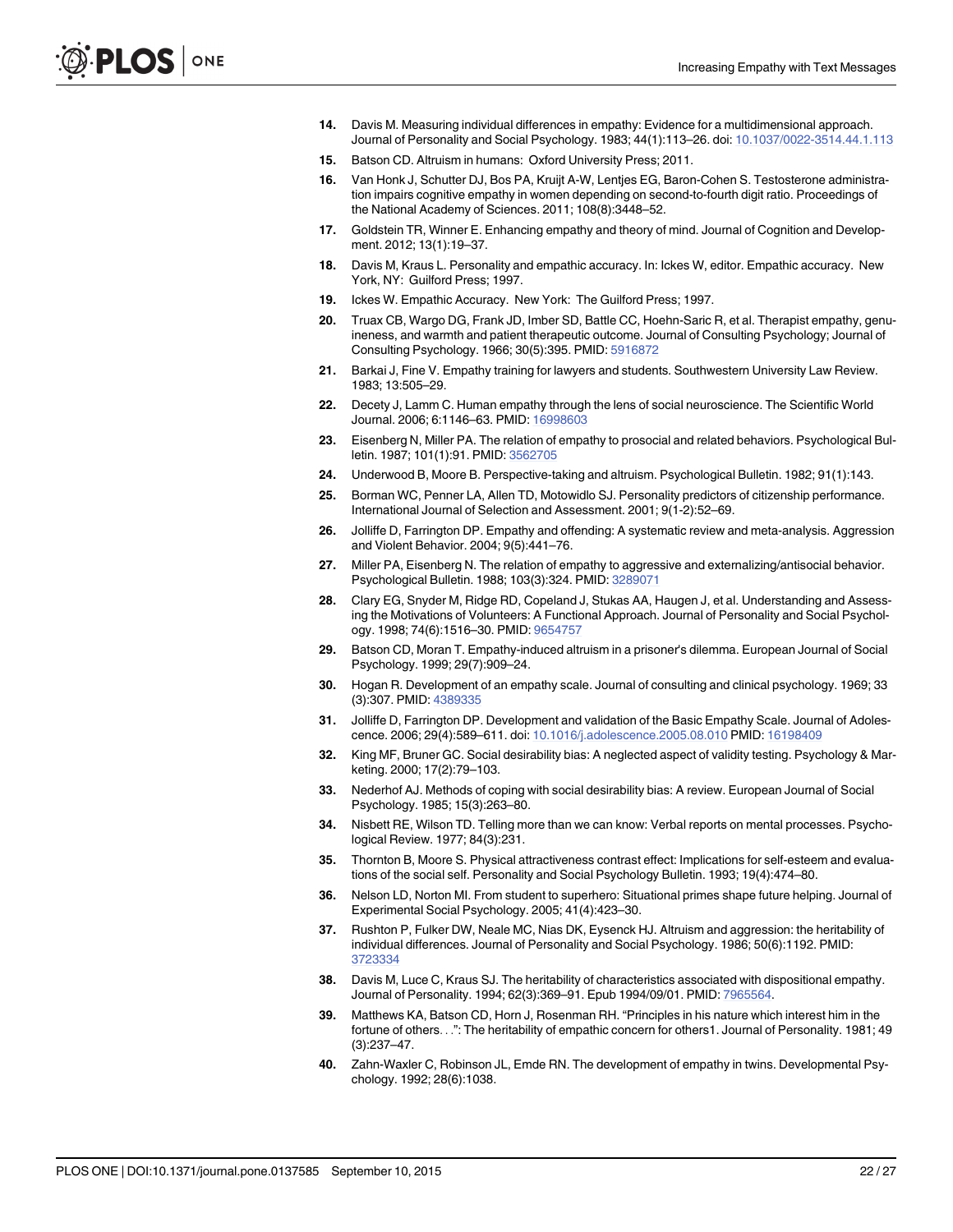- <span id="page-22-0"></span>[41.](#page-2-0) Van der Mark IL, Ijzendoorn MHv, Bakermans-Kranenburg MJ. Development of Empathy in Girls During the Second Year of Life: Associations with Parenting, Attachment, and Temperament. Social Development. 2002; 11(4):451–68. doi: [10.1111/1467-9507.00210](http://dx.doi.org/10.1111/1467-9507.00210)
- 42. Volbrecht MM, Lemery-Chalfant K, Aksan N, Zahn-Waxler C, Goldsmith HH. Examining the familial link between positive affect and empathy development in the second year. The Journal of genetic psychology. 2007; 168(2):105–30. PMID: [17936968](http://www.ncbi.nlm.nih.gov/pubmed/17936968)
- 43. Bar-Tal D, Raviv A. Consistency of helping-behavior measures. Child Development. 1979:1235–8.
- 44. Eisenberg N, Shell R, Pasternack J, Lennon R, Beller R, Mathy RM. Prosocial development in middle childhood: A longitudinal study. Developmental Psychology. 1987; 23(5):712.
- 45. Eisenberg N, Carlo G, Murphy B, Court P. Prosocial development in late adolescence: a longitudinal study. Child Development. 1995; 66(4):1179–97. PMID: [7671655](http://www.ncbi.nlm.nih.gov/pubmed/7671655)
- 46. Davis M, Franzoi SL. Stability and change in adolescent self-consciousness and empathy. Journal of Research in Personality. 1991; 25(1):70–87.
- 47. Eisenberg N, Guthrie IK, Cumberland A, Murphy BC, Shepard SA, Zhou Q, et al. Prosocial development in early adulthood: a longitudinal study. Journal of Personality and Social Psychology. 2002; 82 (6):993. PMID: [12051585](http://www.ncbi.nlm.nih.gov/pubmed/12051585)
- [48.](#page-2-0) Grühn D, Rebucal K, Diehl M, Lumley M, Labouvie-Vief G. Empathy across the adult lifespan: Longitudinal and experience-sampling findings. Emotion. 2008; 8(6):753. doi: [10.1037/a0014123](http://dx.doi.org/10.1037/a0014123) PMID: [19102586](http://www.ncbi.nlm.nih.gov/pubmed/19102586)
- [49.](#page-2-0) Eisenberg N, Guthrie IK, Murphy BC, Shepard SA, Cumberland A, Carlo G. Consistency and development of prosocial dispositions: A longitudinal study. Child Development. 1999; 70(6):1360–72. PMID: [10621961](http://www.ncbi.nlm.nih.gov/pubmed/10621961)
- [50.](#page-2-0) Klein KJ, Hodges SD. Gender differences, motivation, and empathic accuracy: When it pays to understand. Personality and Social Psychology Bulletin. 2001; 27(6):720–30.
- [51.](#page-2-0) Ickes W, Simpson JA. Motivational Aspects of Empathic Accuracy. In: Fletcher G, Clark M, editors. Blackwell Handbook of Social Psychology: Interpersonal processes. 2. Malden, MA: Blackwell Publishers Ltd; 2003. p. 229–49.
- [52.](#page-2-0) Zhou Q, Eisenberg N, Losoya SH, Fabes RA, Reiser M, Guthrie IK, et al. The Relations of Parental Warmth and Positive Expressiveness to Children's Empathy-Related Responding and Social Functioning: A Longitudinal Study. Child Development. 2002; 73(3):893–915. PMID: [12038559](http://www.ncbi.nlm.nih.gov/pubmed/12038559)
- 53. Krevans J, Gibbs JC. Parents' use of inductive discipline: Relations to children's empathy and prosocial behavior. Child Development. 1996; 67(6):3263–77. PMID: [9071781](http://www.ncbi.nlm.nih.gov/pubmed/9071781)
- 54. Strayer J, Roberts W. Empathy and Observed Anger and Aggression in Five-Year-Olds. Social Development. 2004; 13(1):1–13.
- [55.](#page-2-0) Koestner R, Franz C, Weinberger J. The family origins of empathic concern: A 26-year longitudinal study. Journal of Personality and Social Psychology. 1990; 58(4):709. PMID: [2348366](http://www.ncbi.nlm.nih.gov/pubmed/2348366)
- [56.](#page-2-0) Brehm SS, Fletcher BL, West V. Effects of empathy instructions on first-grader's liking of other people. Child Study Journal. 1981.
- [57.](#page-2-0) Barnett MA. Similarity of experience and empathy in preschoolers. The Journal of genetic psychology. 1984; 145(2):241–50.
- [58.](#page-2-0) Hatcher SL, Nadeau MS, Walsh LK, Reynolds M, Galea J, Marz K. The teaching of empathy for high school and college students: Testing Rogerian methods with the Interpersonal Reactivity Index. Adolescence. 1994.
- [59.](#page-2-0) Kremer JF, Dietzen LL. Two approaches to teaching accurate empathy to undergraduates: Teacherintensive and self-directed. Journal of College Student Development. 1991.
- [60.](#page-2-0) Barak A, Engle C, Katzir L, Fisher WA. Increasing the level of empathic understanding by means of a game. Simulation & Gaming. 1987; 18(4):458–70.
- 61. Feshbach N. Empathy, empathy training and the regulation of aggression in elementary school children. Aggression in children and youth: Springer; 1984. p. 192–208.
- [62.](#page-2-0) Feshbach N, Konrad R. Modifying aggression and social prejudice. Prevention and Control of Aggression and the Impact on its Victims: Springer; 2001. p. 355–60.
- [63.](#page-2-0) Barnett MA, Howard JA, Melton EM, Dino GA. Effect of inducing sadness about self or other on helping behavior in high-and low-empathic children. Child Development. 1982:920–3.
- [64.](#page-2-0) Perry MA. Modeling and instructions in training for counselor empathy. Journal of Counseling Psychology. 1975; 22(3):173.
- [65.](#page-2-0) Kohn A. Caring kids: The role of the schools: Phi Delta Kappan; 1991.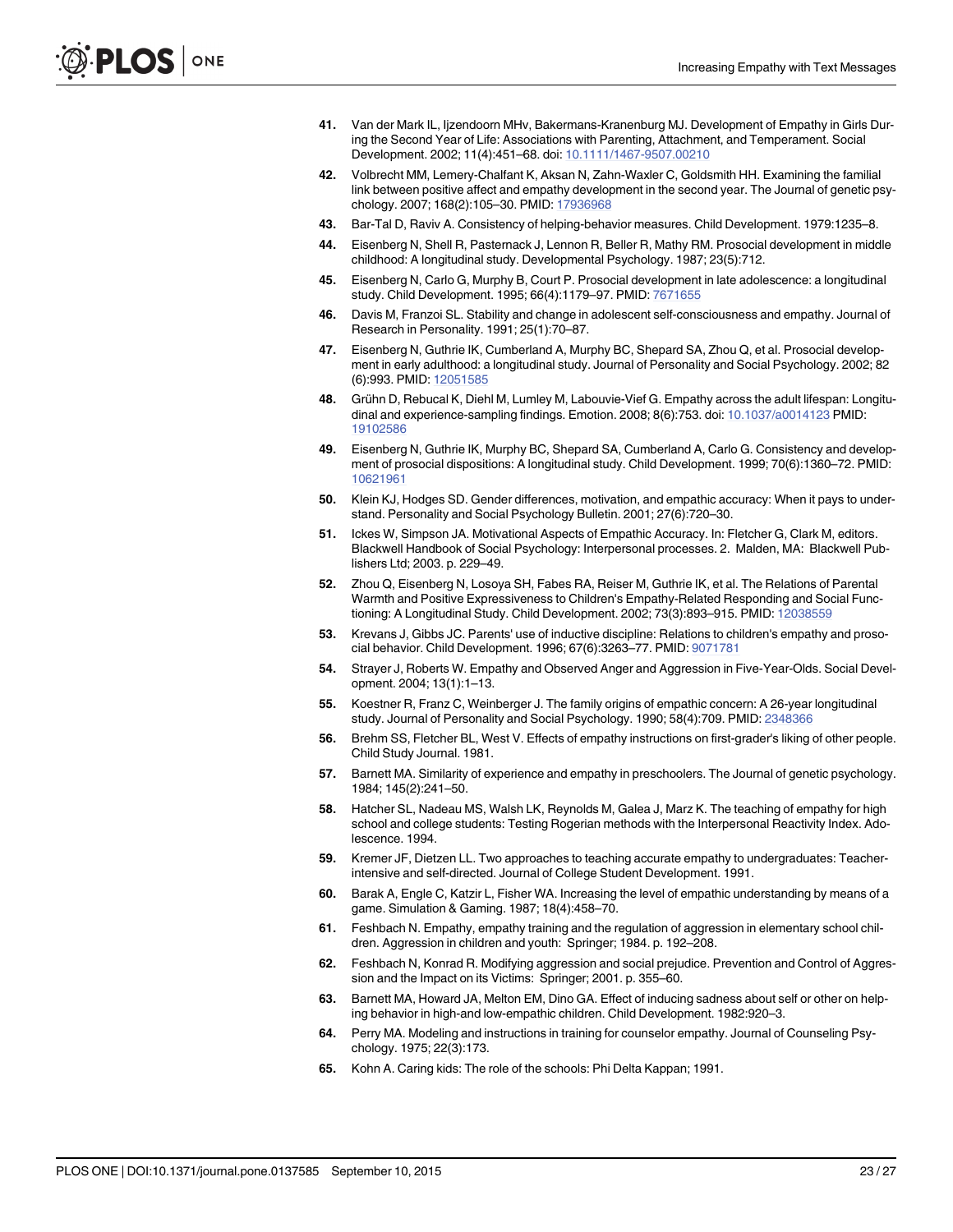- <span id="page-23-0"></span>[66.](#page-2-0) Fowler JH, Christakis NA. Cooperative behavior cascades in human social networks. Proceedings of the National Academy of Sciences. 2010; 107(12):5334–8.
- [67.](#page-2-0) Hodges SD, Wegner DM. Automatic and controlled empathy. Empathic accuracy. 1997:311–39.
- [68.](#page-3-0) Ericsson KA. The influence of experience and deliberate practice on the development of superior expert performance. The Cambridge handbook of expertise and expert performance. 2006:683–703.
- [69.](#page-3-0) Milton JG, Small SS, Solodkin A. On the road to automatic: dynamic aspects in the development of expertise. Journal of Clinical Neurophysiology. 2004; 21(3):134–43. PMID: [15375344](http://www.ncbi.nlm.nih.gov/pubmed/15375344)
- [70.](#page-3-0) Sonnby-Borgström M, Jönsson P, Svensson O. Emotional empathy as related to mimicry reactions at different levels of information processing. Journal of Nonverbal Behavior. 2003; 27(1):3–23.
- [71.](#page-3-0) Warner RE. Enhancing teacher affective sensitivity by a videotape program. The Journal of Educational Research. 1984:366–8.
- [72.](#page-3-0) Konrath S. Positive technology: Using mobile phones for psychosocial interventions. In: Yan Z, editor. Encyclopedia of Mobile Phone Behavior, in press: IGI Global; 2014.
- [73.](#page-3-0) Center P. <http://pewinternet.org/Commentary/2012/February/Pew-Internet-Mobile.aspx>. 2012.
- [74.](#page-3-0) Nielsen. [http://www.nielsen.com/us/en/newswire/2013/mobile-majority](http://www.nielsen.com/us/en/newswire/2013/mobile-majority—u-s—smartphone-ownership-tops-60-.html)—u-s—smartphone[ownership-tops-60-.html.](http://www.nielsen.com/us/en/newswire/2013/mobile-majority—u-s—smartphone-ownership-tops-60-.html) 2013.
- [75.](#page-3-0) Campbell SW, Park YJ. Social implications of mobile telephony: The rise of personal communication society. Sociology Compass. 2008; 2(2):371–87.
- [76.](#page-3-0) Ling R. New Tech, New Ties: How Mobile Communication Is Reshaping Social Cohesion. Cambridge, Mass; London: The MIT Press; 2010.
- [77.](#page-3-0) Dey AK, Wac K, Ferreira D, Tassini K, Hong J-H, Rojas J. Getting closer: an empirical investigation of the proximity of user to their smart phones. Ubicomp. 2011:163–72.
- [78.](#page-3-0) Cole-Lewis H, Kershaw T. Text messaging as a tool for behavior change in disease prevention and management. Epidemiologic reviews. 2010; 32(1):56–69.
- 79. Fiordelli M, Diviani N, Schulz PJ. Mapping mHealth research: a decade of evolution. Journal of medical Internet research. 2013; 15(5).
- 80. Fjeldsoe BS, Marshall AL, Miller YD. Behavior change interventions delivered by mobile telephone short-message service. American journal of preventive medicine. 2009; 36(2):165. doi: [10.1016/j.](http://dx.doi.org/10.1016/j.amepre.2008.09.040) [amepre.2008.09.040](http://dx.doi.org/10.1016/j.amepre.2008.09.040) PMID: [19135907](http://www.ncbi.nlm.nih.gov/pubmed/19135907)
- 81. Herbert L, Owen V, Pascarella L, Streisand R. Text Message Interventions for Children and Adolescents with Type 1 Diabetes: A Systematic Review. Diabetes technology & therapeutics. 2013; 15 (5):362–70.
- 82. Krishna S, Boren SA, Balas EA. Healthcare via cell phones: a systematic review. Telemedicine and e-Health. 2009; 15(3):231–40. doi: [10.1089/tmj.2008.0099](http://dx.doi.org/10.1089/tmj.2008.0099) PMID: [19382860](http://www.ncbi.nlm.nih.gov/pubmed/19382860)
- 83. Liang X, Wang Q, Yang X, Cao J, Chen J, Mo X, et al. Effect of mobile phone intervention for diabetes on glycaemic control: a meta-analysis. Diabetic Medicine. 2011; 28(4):455–63. doi: [10.1111/j.1464-](http://dx.doi.org/10.1111/j.1464-5491.2010.03180.x) [5491.2010.03180.x](http://dx.doi.org/10.1111/j.1464-5491.2010.03180.x) PMID: [21392066](http://www.ncbi.nlm.nih.gov/pubmed/21392066)
- 84. Militello LK, Kelly SA, Melnyk BM. Systematic Review of Text-Messaging Interventions to Promote Healthy Behaviors in Pediatric and Adolescent Populations: Implications for Clinical Practice and Research. Worldviews on Evidence-Based Nursing. 2012; 9(2):66–77. doi: [10.1111/j.1741-6787.](http://dx.doi.org/10.1111/j.1741-6787.2011.00239.x) [2011.00239.x](http://dx.doi.org/10.1111/j.1741-6787.2011.00239.x) PMID: [22268959](http://www.ncbi.nlm.nih.gov/pubmed/22268959)
- 85. Park LG, Howie-Esquivel J, Dracup K. A quantitative systematic review of the efficacy of mobile phone interventions to improve medication adherence. Journal of Advanced Nursing. 2014.
- 86. Shaw R, Bosworth H. Short message service (SMS) text messaging as an intervention medium for weight loss: A literature review. Health informatics journal. 2012; 18(4):235–50. doi: [10.1177/](http://dx.doi.org/10.1177/1460458212442422) [1460458212442422](http://dx.doi.org/10.1177/1460458212442422) PMID: [23257055](http://www.ncbi.nlm.nih.gov/pubmed/23257055)
- [87.](#page-3-0) Whittaker R, Borland R, Bullen C, Lin RB, McRobbie H, Rodgers A. Mobile phone-based interventions for smoking cessation. Cochrane database syst Rev. 2009; 4.
- [88.](#page-3-0) Przybylski AK, Weinstein N. Can you connect with me now? How the presence of mobile communication technology influences face-to-face conversation quality. Journal of Social and Personal Relationships. 2013; 30(3):237–46.
- [89.](#page-3-0) Abraham A, Pocheptsova A, Ferraro R. The effect of mobile phone use on prosocial behavior. Unpublished manuscript. 2012.
- [90.](#page-3-0) Coyne SM, Stockdale L, Busby D, Iverson B, Grant DM. "I luv u:)!": A Descriptive Study of the Media Use of Individuals in Romantic Relationships. Family Relations. 2011; 60(2):150–62.
- 91. Faulkner X, Culwin F. When fingers do the talking: a study of text messaging. Interacting with computers. 2005; 17(2):167–85.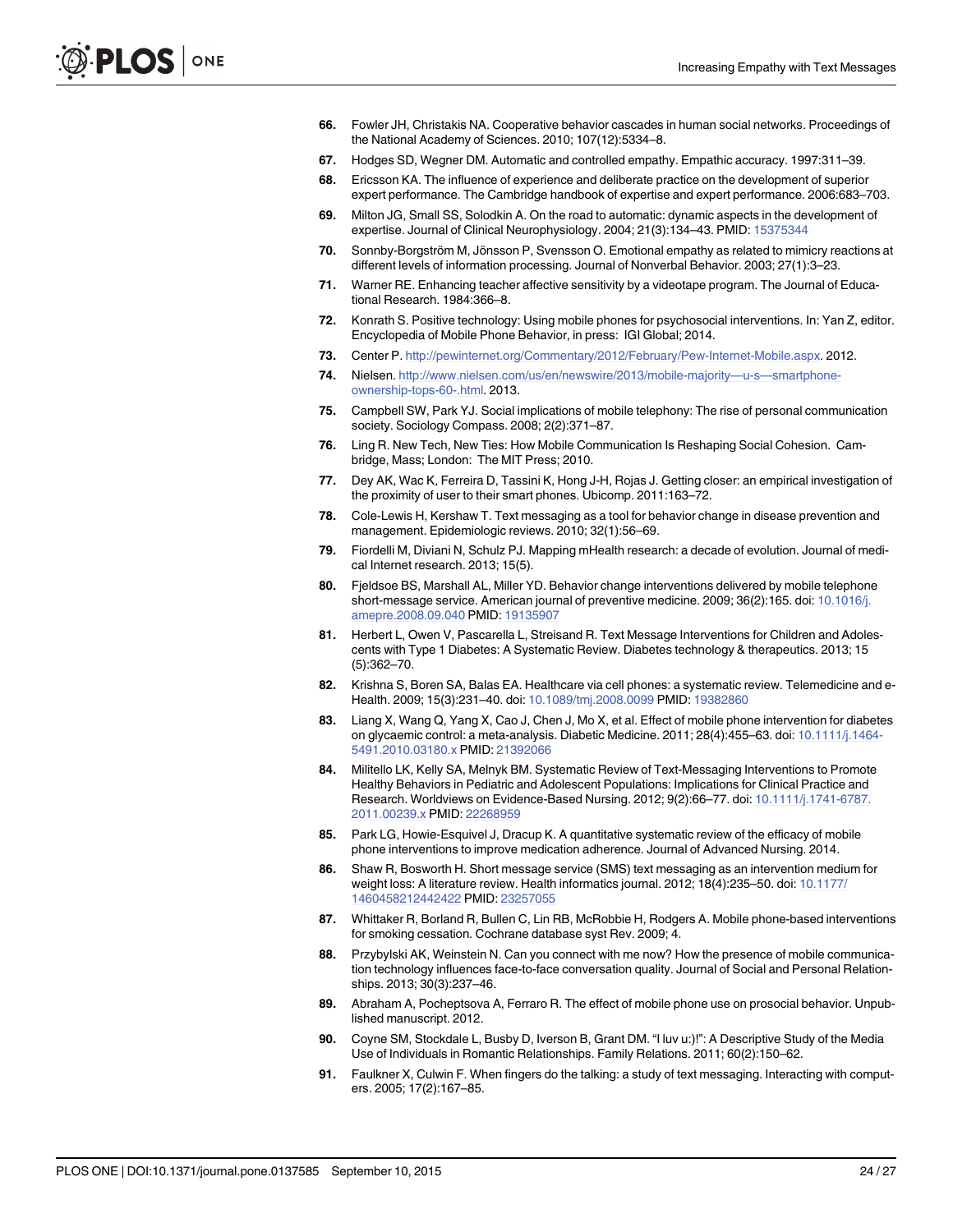- <span id="page-24-0"></span>92. Padilla-Walker LM, Coyne SM, Fraser AM. Getting a High-Speed Family Connection: Associations Between Family Media Use and Family Connection. Family Relations. 2012; 61(3):426–40.
- [93.](#page-3-0) Pettigrew J. Text messaging and connectedness within close interpersonal relationships. Marriage & Family Review. 2009; 45(6–8):697–716.
- [94.](#page-3-0) Cocotas A. Kids send a mind boggling number of texts every month. Business Insider. 2013.
- [95.](#page-7-0) Huesmann LR, Guerra NG. Children's normative beliefs about aggression and aggressive behavior. Journal of Personality and Social Psychology. 1997; 72(2):408. PMID: [9107008](http://www.ncbi.nlm.nih.gov/pubmed/9107008)
- [96.](#page-7-0) Wilhelm MO, Bekkers R. Helping behavior, dispositional empathic concern, and the principle of care. Social Psychology Quarterly. 2010; 73(1):11–32.
- [97.](#page-7-0) Wilhelm MO, Bekkers R. Principle of Care Scale. Unpublished scale. 2012.
- [98.](#page-8-0) Batson CD, Batson JG, Griffitt CA, Barrientos S, Brandt JR, Sprengelmeyer P, et al. Negative-state relief and the empathy—altruism hypothesis. Journal of Personality and Social Psychology. 1989; 56 (6):922.
- [99.](#page-8-0) Batson CD, Batson JG, Slingsby JK, Harrell KL, Peekna HM, Todd RM. Empathic joy and the empathy-altruism hypothesis. Journal of Personality and Social Psychology. 1991; 61(3):413. PMID: [1941512](http://www.ncbi.nlm.nih.gov/pubmed/1941512)
- [100.](#page-9-0) Clary EG, Snyder M. The Motivations to Volunteer. Current Directions in Psychological Science. 1999; 8(5):156–9. doi: [10.1111/1467-8721.00037](http://dx.doi.org/10.1111/1467-8721.00037)
- [101.](#page-9-0) Konrath S, Fuhrel-Forbis A, Lou A, Brown SL. Motives for Volunteering Are Associated with Mortality Risk in Older Adults. Health Psychology. 2012; 31(1):87-96. doi: [10.1037/a0025226](http://dx.doi.org/10.1037/a0025226) PMID: [21842999](http://www.ncbi.nlm.nih.gov/pubmed/21842999)
- [102.](#page-10-0) Davis MH. Measuring individual differences in empathy: Evidence for a multidimensional approach. Journal of Personality and Social Psychology. 1983; 44(1):113–26. doi: [10.1037/0022-3514.44.1.113](http://dx.doi.org/10.1037/0022-3514.44.1.113)
- [103.](#page-11-0) Eisenberg N, Lennon R. Sex differences in empathy and related capacities. Psychological Bulletin. 1983; 94(1):100–31.
- [104.](#page-11-0) Kling KC, Hyde JS, Showers CJ, Buswell BN. Gender differences in self-esteem: a meta-analysis. Psychological Bulletin. 1999; 125(4):470. PMID: [10414226](http://www.ncbi.nlm.nih.gov/pubmed/10414226)
- [105.](#page-15-0) Batson CD, Fultz J, Schoenrade PA. Distress and empathy: Two qualitatively distinct vicarious emotions with different motivational consequences. Journal of Personality. 1987; 55(1):19–39. PMID: [3572705](http://www.ncbi.nlm.nih.gov/pubmed/3572705)
- [106.](#page-15-0) Schwarz N, Bless H. Constructing reality and its alternatives: An inclusion/exclusion model of assimilation and contrast effects in social judgment. The construction of social judgments. 1992:217–45.
- [107.](#page-15-0) Schwarz N, Bless H. Assimilation and contrast effects in attitude measurement: An inclusion/exclusion model. Advances in consumer research. 1992; 19(1):72–7.
- [108.](#page-15-0) Heine SJ, Lehman DR, Peng K, Greenholtz J. What's wrong with cross-cultural comparisons of subjective Likert scales?: The reference-group effect. Journal of Personality and Social Psychology. 2002; 82(6):903. PMID: [12051579](http://www.ncbi.nlm.nih.gov/pubmed/12051579)
- 109. Schmit MJ, Ryan AM, Stierwalt SL, Powell AB. Frame-of-reference effects on personality scale scores and criterion-related validity. Journal of Applied Psychology. 1995; 80(5):607.
- [110.](#page-15-0) Wood AM, Brown GD, Maltby J, Watkinson P. How are personality judgments made? A cognitive model of reference group effects, personality scale responses, and behavioral reactions. Journal of Personality. 2012; 80(5):1275-311. doi: [10.1111/j.1467-6494.2012.00763.x](http://dx.doi.org/10.1111/j.1467-6494.2012.00763.x) PMID: [22224626](http://www.ncbi.nlm.nih.gov/pubmed/22224626)
- [111.](#page-16-0) Schwarz N, Bless H, Strack F, Klumpp G, Rittenauer-Schatka H, Simons A. Ease of retrieval as information: another look at the availability heuristic. Journal of Personality and Social Psychology. 1991; 61(2):195–202.
- [112.](#page-16-0) Derntl B, Finkelmeyer A, Eickhoff S, Kellermann T, Falkenberg DI, Schneider F, et al. Multidimensional assessment of empathic abilities: neural correlates and gender differences. Psychoneuroendocrinology. 2010; 35(1):67–82. doi: [10.1016/j.psyneuen.2009.10.006](http://dx.doi.org/10.1016/j.psyneuen.2009.10.006) PMID: [19914001.](http://www.ncbi.nlm.nih.gov/pubmed/19914001)
- [113.](#page-17-0) Hayes SC, Luoma JB, Bond FW, Masuda A, Lillis J. Acceptance and commitment therapy: model, processes and outcomes. Behav Res Ther. 2006; 44(1):1–25. Epub 2005/11/23. doi: [10.1016/j.brat.](http://dx.doi.org/10.1016/j.brat.2005.06.006) [2005.06.006](http://dx.doi.org/10.1016/j.brat.2005.06.006) PMID: [16300724.](http://www.ncbi.nlm.nih.gov/pubmed/16300724)
- [114.](#page-17-0) Hepper EG, Hart CM, Sedikides C. Moving Narcissus: Can Narcissists Be Empathic? Personality and Social Psychology Bulletin. 2014; 40(9):1079–91. doi: [10.1177/0146167214535812](http://dx.doi.org/10.1177/0146167214535812) PMID: [24878930](http://www.ncbi.nlm.nih.gov/pubmed/24878930)
- [115.](#page-17-0) Lilius JM, Kanov J, Dutton J, Worline MC, Maitlis S. Compassion revealed: What we know about compassion at work (and where we need to know more). Ann Arbor. 2011; 1001:48109.
- 116. Rynes SL, Bartunek JM, Dutton JE, Margolis JD. Care and compassion through an organizational lens: Opening up new possibilities. Academy of Management Review. 2012; 37(4):503–23.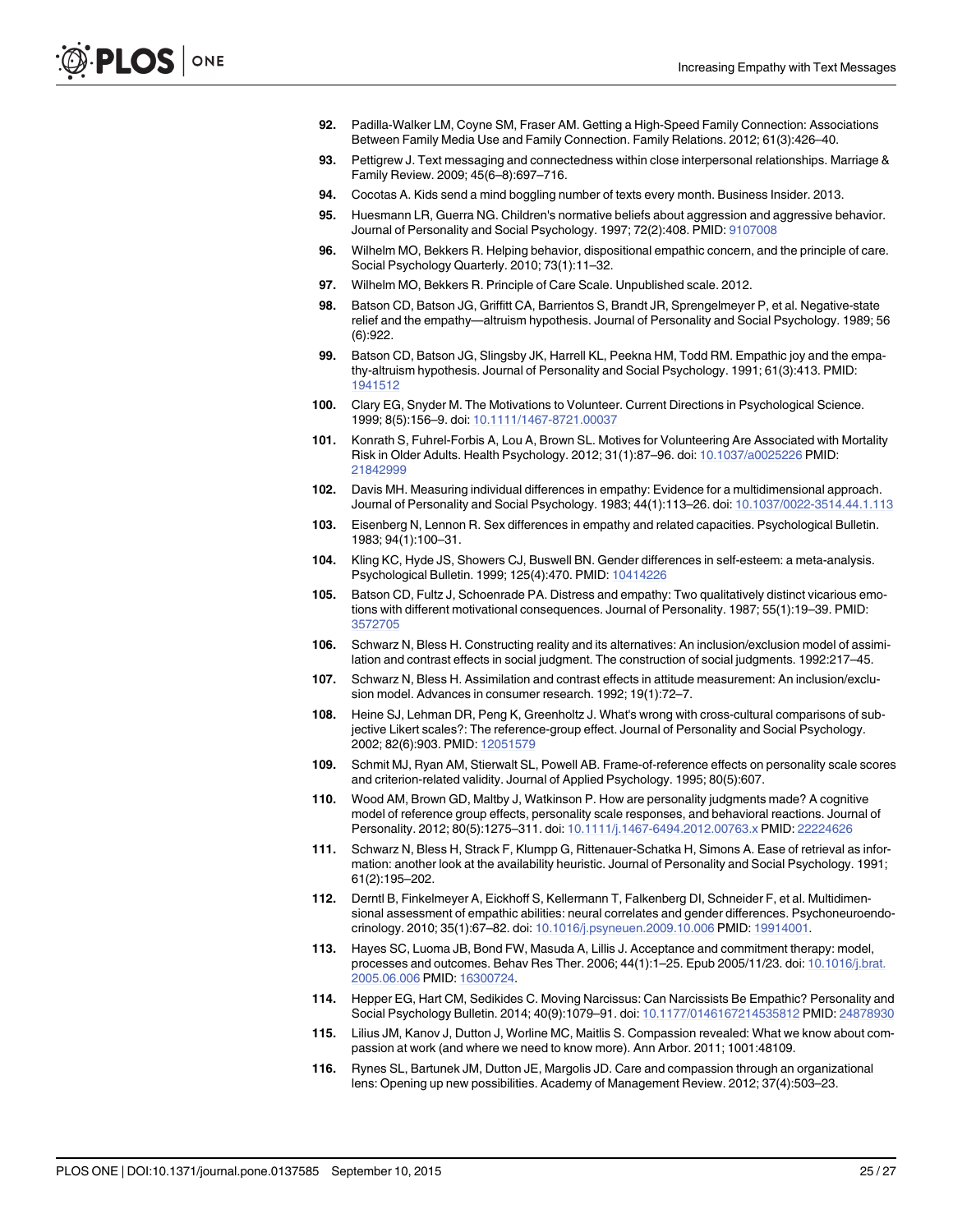- <span id="page-25-0"></span>[117.](#page-17-0) Dutton JE, Workman K, Hardin AE. Compassion at Work. Annual Review of Organizational Psychology and Organizational Behavior. 2014;in press.
- [118.](#page-17-0) Galinsky AD, Magee JC, Inesi ME, Gruenfeld DH. Power and perspectives not taken. Psychological Science. 2006; 17(12):1068–74. PMID: [17201789](http://www.ncbi.nlm.nih.gov/pubmed/17201789)
- [119.](#page-17-0) Beck RS, Daughtridge R, Sloane PD. Physician-patient communication in the primary care office: a systematic review. The Journal of the American Board of Family Practice. 2002; 15(1):25–38. PMID: [11841136](http://www.ncbi.nlm.nih.gov/pubmed/11841136)
- 120. Hojat M, Louis DZ, Markham FW, Wender R, Rabinowitz C, Gonnella JS. Physicians' empathy and clinical outcomes for diabetic patients. Academic Medicine. 2011; 86(3):359–64. doi: [10.1097/ACM.](http://dx.doi.org/10.1097/ACM.0b013e3182086fe1) [0b013e3182086fe1](http://dx.doi.org/10.1097/ACM.0b013e3182086fe1) PMID: [21248604](http://www.ncbi.nlm.nih.gov/pubmed/21248604)
- 121. Stewart MA. Effective physician-patient communication and health outcomes: a review. CMAJ: Canadian Medical Association Journal. 1995; 152(9):1423. PMID: [7728691](http://www.ncbi.nlm.nih.gov/pubmed/7728691)
- 122. Kurtz RR, Grummon DL, Different approaches to the measurement of therapist empathy and their relationship to therapy outcomes. Journal of Consulting and Clinical Psychology. 1972; 39(1):106. PMID: [5045268](http://www.ncbi.nlm.nih.gov/pubmed/5045268)
- [123.](#page-17-0) Truax CB, Mitchell KM. Research on certain therapist interpersonal skills in relation to process and outcome. In: Bergin AE, Garfield SL, editors. Handbook of Psychotherapy and Behavior Change New York: Wiley; 1971. p. 299–344.
- [124.](#page-17-0) Landry SH, Smith KE, Swank PR. Responsive parenting: establishing early foundations for social, communication, and independent problem-solving skills. Developmental Psychology. 2006; 42 (4):627. PMID: [16802896](http://www.ncbi.nlm.nih.gov/pubmed/16802896)
- 125. Rothbaum F, Weisz JR. Parental caregiving and child externalizing behavior in nonclinical samples: a meta-analysis. Psychological Bulletin. 1994; 116(1):55. PMID: [8078975](http://www.ncbi.nlm.nih.gov/pubmed/8078975)
- 126. Wolff MS, Ijzendoorn MH. Sensitivity and attachment: A meta-analysis on parental antecedents of infant attachment. Child Development. 1997; 68(4):571–91. PMID: [9306636](http://www.ncbi.nlm.nih.gov/pubmed/9306636)
- [127.](#page-17-0) Grossmann K, Grossmann KE, Fremmer-Bombik E, Kindler H, Scheuerer-Englisch H, Zimmermann P. The uniqueness of the child–father attachment relationship: Fathers' sensitive and challenging play as a pivotal variable in a 16-year longitudinal study. Social Development. 2002; 11(3):301–37.
- [128.](#page-17-0) Waller R, Gardner F, Hyde LW. What are the associations between parenting, callous-unemotional traits, and antisocial behavior in youth? A systematic review of evidence. Clin Psychol Rev. 2013; 33 (4):593–608. doi: [10.1016/j.cpr.2013.03.001](http://dx.doi.org/10.1016/j.cpr.2013.03.001) PMID: [23583974](http://www.ncbi.nlm.nih.gov/pubmed/23583974).
- [129.](#page-17-0) Ramsauer B, Lotzin A, Muhlhan C, Romer G, Nolte T, Fonagy P, et al. A randomized controlled trial comparing Circle of Security Intervention and treatment as usual as interventions to increase attachment security in infants of mentally ill mothers: Study Protocol. BMC Psychiatry. 2014; 14:24. doi: [10.](http://dx.doi.org/10.1186/1471-244X-14-24) [1186/1471-244X-14-24](http://dx.doi.org/10.1186/1471-244X-14-24) PMID: [24476106;](http://www.ncbi.nlm.nih.gov/pubmed/24476106) PubMed Central PMCID: PMC3911958.
- 130. Leplatte D, Rosenblum KL, Stanton E, Miller N, Muzik M. Mental health in primary care for adolescent parents. Mental Health in Family Medicine. 2012; 9(1):39–45. PMID: [23277797](http://www.ncbi.nlm.nih.gov/pubmed/23277797); PubMed Central PMCID: PMC3487608.
- [131.](#page-17-0) Swain JE, Ho SS, Dayton CJ, Rosenblum KL, Muzik M. Attachment Intervention for Trauma-Exposed Mothers Affects Stress and Empathy Neurocircuits. 34th Annual Meeting of the Canadian Academy of Child and Adolescent Psychiatry; Toronto2014.
- [132.](#page-18-0) Benjamini Y, Hochberg Y. Controlling the false discovery rate: a practical and powerful approach to multiple testing. Journal of the Royal Statistical Society Series B (Methodological). 1995:289–300.
- [133.](#page-18-0) Stellar JE, Manzo VM, Kraus MW, Keltner D. Class and compassion: Socioeconomic factors predict responses to suffering. Emotion. 2012; 12(3):449. doi: [10.1037/a0026508](http://dx.doi.org/10.1037/a0026508) PMID: [22148992](http://www.ncbi.nlm.nih.gov/pubmed/22148992)
- [134.](#page-18-0) Piff PK. Wealth and the Inflated Self Class, Entitlement, and Narcissism. Personality and Social Psychology Bulletin. 2014; 40(1):34–43. doi: [10.1177/0146167213501699](http://dx.doi.org/10.1177/0146167213501699) PMID: [23963971](http://www.ncbi.nlm.nih.gov/pubmed/23963971)
- [135.](#page-19-0) Hein G, Singer T. I feel how you feel but not always: the empathic brain and its modulation. Current Opinion in Neurobiology. 2008; 18(2):153–8. PMID: [18692571](http://www.ncbi.nlm.nih.gov/pubmed/18692571). doi: [10.1016/j.conb.2008.07.012](http://dx.doi.org/10.1016/j.conb.2008.07.012)
- [136.](#page-19-0) Decety J. The neural pathways, development and functions of empathy. Current Opinion in Behavioral Sciences. 2015; 3:1–6.
- [137.](#page-19-0) Swain JE, Kim P, Spicer J, Ho SS, Dayton CJ, Elmadih A, et al. Approaching the biology of human parental attachment: Brain imaging, oxytocin and coordinated assessments of mothers and fathers. Brain Research. 2014. doi: [10.1016/j.brainres.2014.03.007](http://dx.doi.org/10.1016/j.brainres.2014.03.007) PMID: [24637261.](http://www.ncbi.nlm.nih.gov/pubmed/24637261)
- [138.](#page-19-0) Moses-Kolko EL, Hipwell A, Swain JE. In search of neural endophenotypes of postpartum psychopathology and disrupted maternal caregiving. Journal of Neuroendocrinology. 2014;in press.